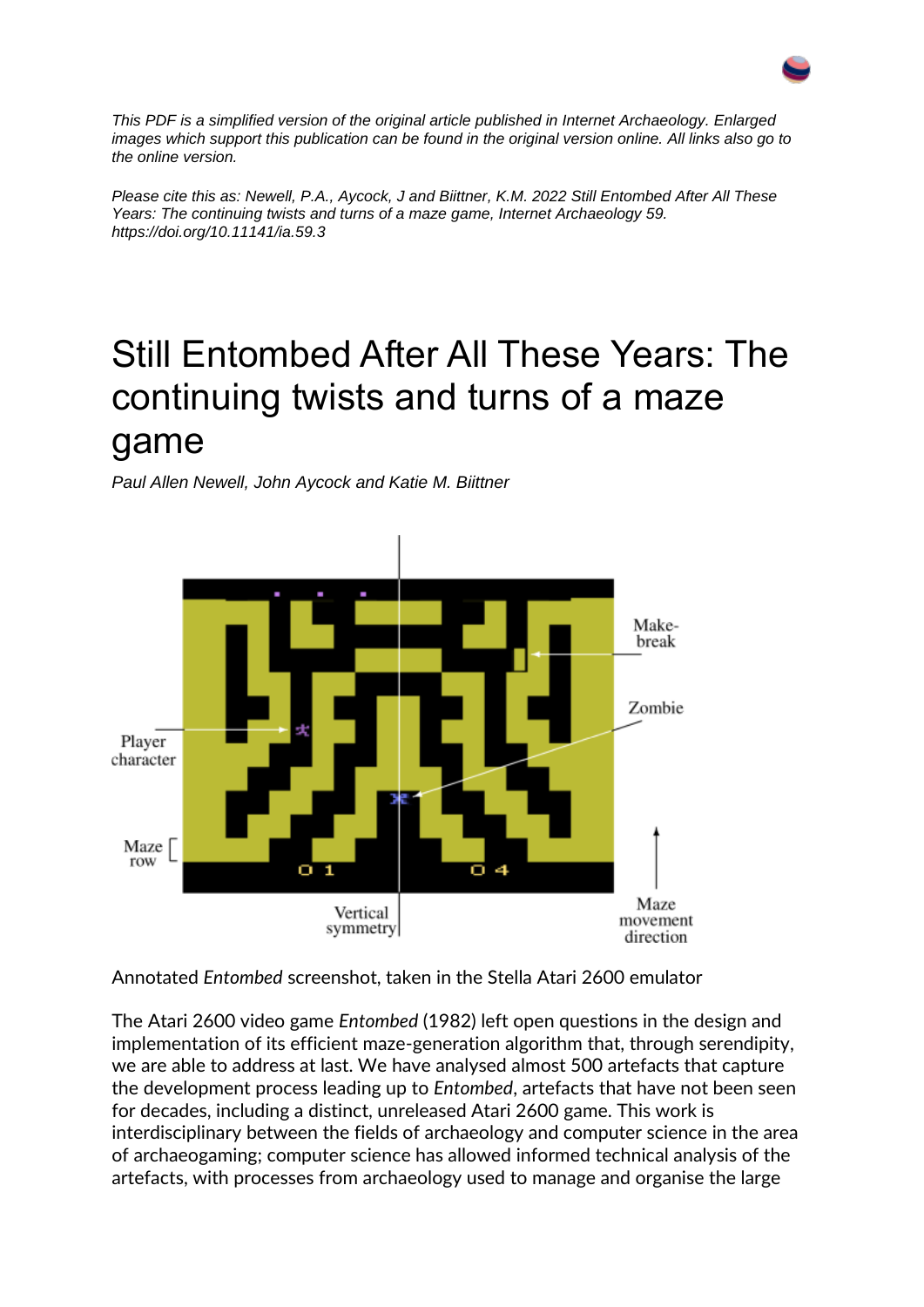number of artefacts, as well as view game development in a human, archaeological context. The deliberate inclusion of a co-author who was a first-hand participant in the game development additionally raises interesting questions about autoethnography, authorship, and objectivity.

#### 1. Introduction

In 1982, US Games published the game *Entombed* for the [Atari 2600,](https://en.wikipedia.org/wiki/Entombed_(Atari_2600)) an early home video game console (Figure 1). *Entombed* was a maze game, not unusual for the time, where the player was cast into the role of an archaeologist trying to run through a dynamically generated maze while avoiding zombies, as so often happens in archaeological fieldwork. Some thirty-five years later, academic researchers reverse engineered key parts of the game's binary code, discovering a distinctive bug in the code along with an inexplicable maze-generation algorithm driven by a mysterious 32-byte table. Information from interviews filled in extant gaps in the game's development backstory and also suggested the amusing prospect that the maze algorithm was the product of intoxication. That research was written up and published by Aycock and Copplestone [\(2019\)](https://intarch.ac.uk/journal/issue59/3/index.html#biblio); the story should have ended there.



Figure 1: The Atari 2600 game console, produced from 1977 to 1993 (photo: Evan Amos, public domain)

However, mysteries make for compelling journalism. A freelance journalist happened across the *Entombed* work, and wrote a [BBC Future article](https://www.bbc.com/future/article/20190919-the-maze-puzzle-hidden-within-an-early-video-game) on it that appeared in September 2019 (Baraniak [2019\)](https://intarch.ac.uk/journal/issue59/3/index.html#biblio), unleashing a torrent of unsolicited theories about the maze algorithm into Aycock's mailbox. About that time, we discovered recently, *Entombed*'s algorithm got added to a ['list of unsolved problems'](https://en.wikipedia.org/w/index.php?title=List_of_unsolved_problems_in_computer_science&oldid=1020697693) on Wikipedia ('List…' [nd\)](https://intarch.ac.uk/journal/issue59/3/index.html#biblio). Finally, a later, independent story for The New Yorker Radio

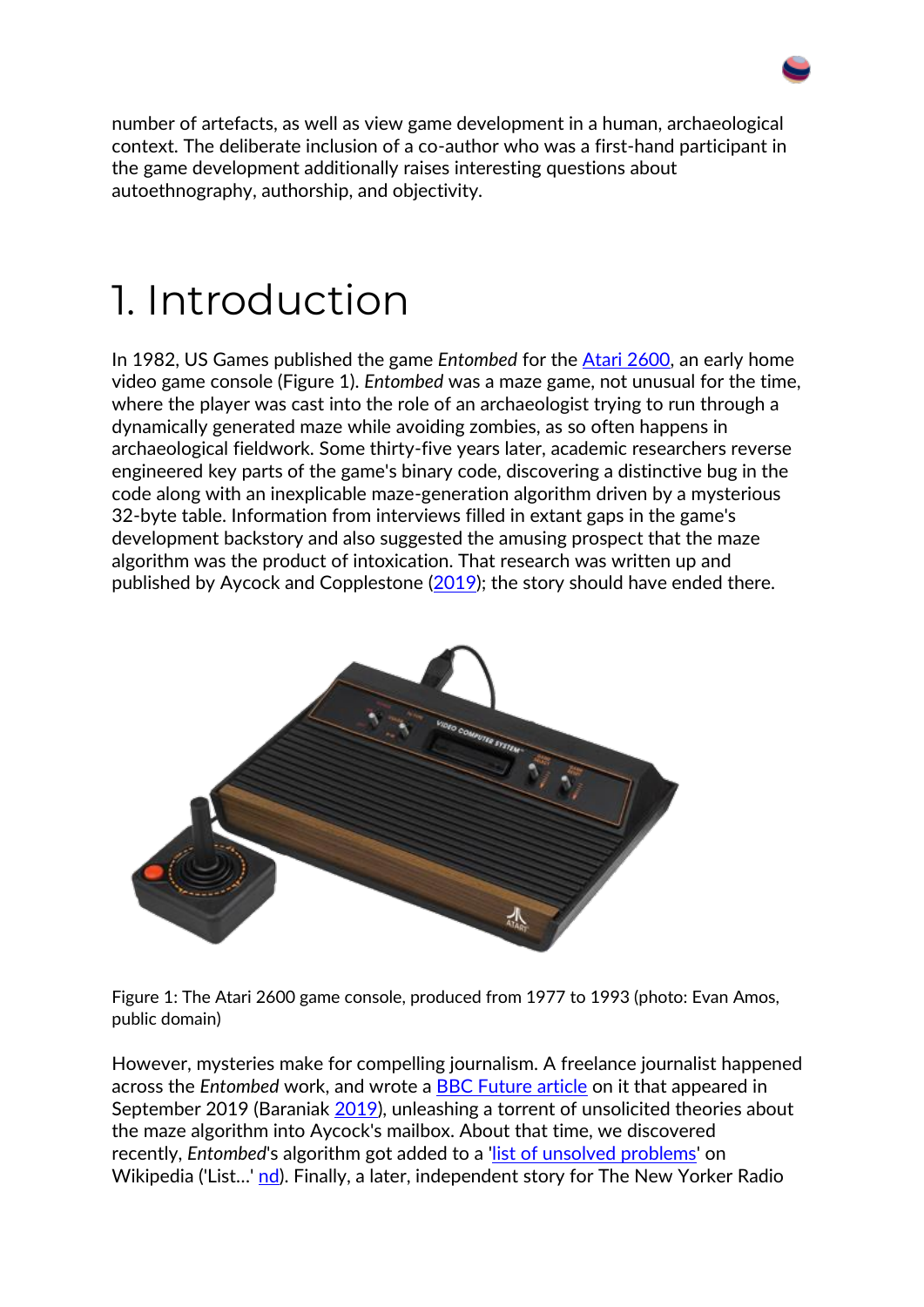Hour podcast in 2021 (Barron and Parkin [2021\)](https://intarch.ac.uk/journal/issue59/3/index.html#biblio) made a critical breakthrough: they were able to contact Paul Allen Newell, something that had eluded Aycock and Copplestone. Newell was one of the two inventors of the maze algorithm, and not only had a differing account of the algorithm's creation, but also retained a number of important game-development artefacts from that time that had not previously been seen. In this article, we present and examine this new evidence to fill in the surprisingly complex development backstory that led not only to *Entombed*, but other games as well.

The term 'artefacts' is very deliberately chosen above, though. Through our collaboration and archaeology-based methodology, we are working under the umbrella of *archaeogaming*, a relatively new area of study within archaeology that Reinhard [\(2018a,](https://intarch.ac.uk/journal/issue59/3/index.html#biblio) 2) characterised as 'the archaeology both in and of digital games'. It is important to note that archaeogaming is part of the field of archaeology and draws upon its methodology; it is thus distinct from media archaeology, which 'should not be confused with archaeology as a discipline' (Huhtamo and Parikka [2011,](https://intarch.ac.uk/journal/issue59/3/index.html#biblio) 3). Archaeogaming topics run a broad gamut, including traditional physical excavation of video games (as occurred in New Mexico), ethics in video game research, the role of video games in heritage, and archaeology and archaeologists within games (Reinhard [2015;](https://intarch.ac.uk/journal/issue59/3/index.html#biblio) Flick *et al*. [2017;](https://intarch.ac.uk/journal/issue59/3/index.html#biblio) Politopoulos *et al*. [2019;](https://intarch.ac.uk/journal/issue59/3/index.html#biblio) Meyers Emery and Reinhard [2015\)](https://intarch.ac.uk/journal/issue59/3/index.html#biblio). Here we focus on technological aspects: game implementation and game development practices. Our work with the artefacts is also interdisciplinary with computer science, affording us an informed view of the code and technology we present here.

Most notable, however, is the inclusion of Paul Allen Newell as a co-author on this article, someone who is both a first-hand participant in the historical events we describe as well as the keeper of the artefacts in question. There is precedent for this collaborative approach in archaeology, something we return to in more depth later: community archaeology, for example, is predicated on the involvement of a stakeholder community in archaeological research (Marshall [2002\)](https://intarch.ac.uk/journal/issue59/3/index.html#biblio). In an archaeological context, this can be viewed as decolonising, allowing people the agency to tell their own stories rather than having their words and actions externally interpreted. Here, Newell provides both oral history as well as being active in performing the technical analyses. These are extremely valuable contributions, of course, but come with the potential peril of inadvertent bias in scholarship, in addition to the usual oral history pitfalls such as imperfect or selective memory (Ritchie [2015\)](https://intarch.ac.uk/journal/issue59/3/index.html#biblio). To counter this, we maintain objectivity and critical distance in two ways. First, we clearly denote areas based on Newell's recollections — essentially information that would normally be gleaned by an interview — and label them with the initials *PAN*. Second, all technical analyses, regardless of the analyst, have been cross-checked by another co-author. Before we arrive at the technical solution to the mystery table's origin, however, we need to return to the story of how it came to be.

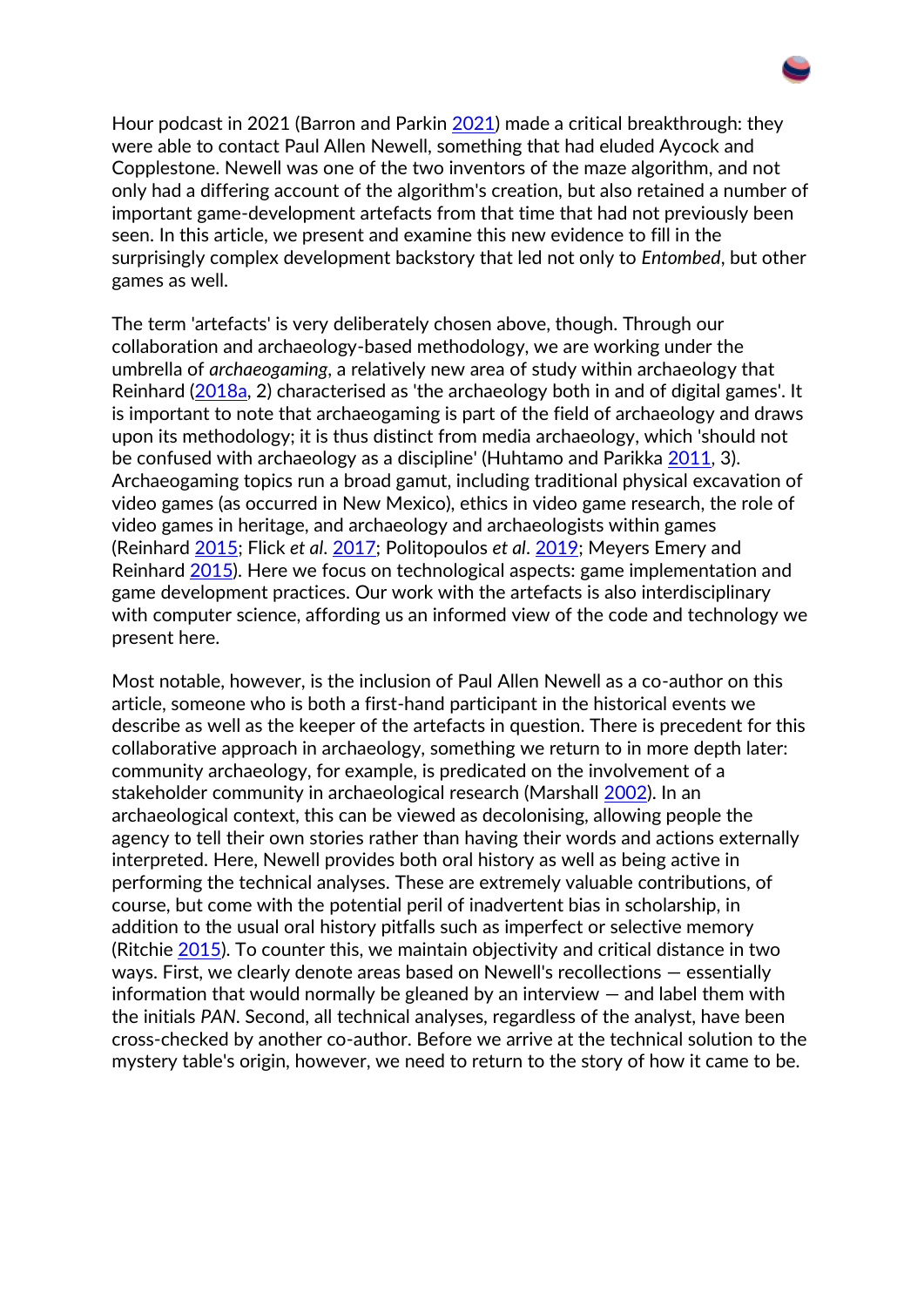

## 2. Less Intoxication, More Misdirection

*Entombed* was published by US Games, which was itself, curiously, part of the Quaker Oats Company, but the game did not originate there. *Entombed*, along with contemporary original and adapted games for the Atari 2600 (e.g., *Towering Inferno* 1982; *Q\*bert* 1983) and other platforms, was developed at Western Technologies, where Newell was employed at the time. The maze-generation algorithm that eventually made its way into *Entombed* first arose as a discussion over drinks between Newell and his friend, Duncan Muirhead. Muirhead would later work for Western Technologies as well.

*PAN*: 'The algorithm was devised over a couple of beers at The Gas Lite on Wilshire Blvd in Santa Monica where I met Duncan Muirhead, a friend from UCLA graduate school (both of us were at UCLA 1976-1980). Duncan was a graduate student in mathematics while I was an MFA Film/TV student.

 I was working on a videogame adaptation of the movie *Towering Inferno* and posed the question "I need to figure out a way to have an endless number of floors with obstacles that is always passable and doesn't require me to store anything more than a subroutine to generate each floor". Duncan must have said "Oh, I know how you can do it". That led to a conversation about an endless maze that was procedurally generated that could be the source of static "floors". I have a very strong suspicion that notes on bar napkins were involved. At the end of the evening, I drove Duncan home and, over the weekend, put together the notes into a way to do it in an Atari 2600.'

While Newell was responsible for the maze algorithm's implementation in *Entombed*, and he and Muirhead devised the algorithm itself, the 'game' code in *Entombed* was written by Steve Sidley. Sidley is now a novelist; then, he was a neophyte assembly language programmer fresh out of graduate school, and just hired by Western Technologies. His recollection of events differed (Aycock [2016,](https://intarch.ac.uk/journal/issue59/3/index.html#biblio) 2):

'I contacted him [unclear if Newell or Muirhead] to try and understand what the maze generating algorithm did. He told me it came upon him when he was drunk and whacked out of his brain, he coded it up in assembly overnight before he passed out, but now could not for the life of him remember how the algorithm worked.'

Why the discrepancy? Newell driving Muirhead home suggests excessive intoxication was not a factor for him, but why would Sidley have been told that? Certainly it may simply have been a convenient story to dodge the question, but we argue that the answer actually lies in the ownership and perceived value of the algorithm.

*PAN*: 'We were young and didn't know the laws regarding IP but made the assessment that given that Duncan was not employed by WT at the time and we were on our own time when we came up with it, the actual algorithm was ours [i.e., it belonged to Muirhead and Newell].'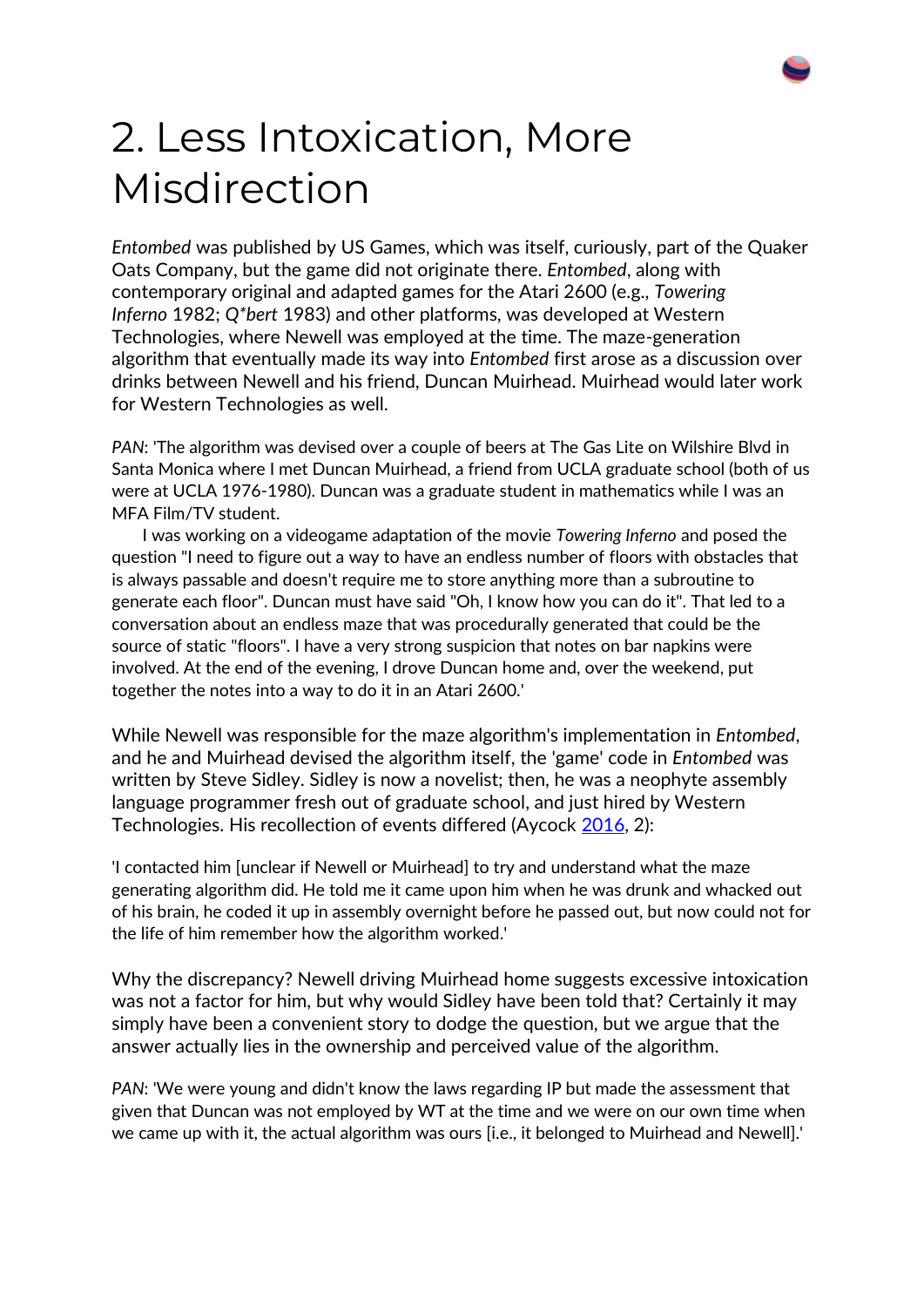

In fact, the artefactual record we discuss later bears this out. The maze-generation algorithm had variants used in *Towering Inferno* and an unreleased Atari 2600 game in addition to *Entombed*; *Entombed* sported a much-simplified version of the maze. The algorithm was thus demonstrably valuable intellectual property at the time, given its flexibility and its applicability to so many games. For the maze code Newell provided for *Entombed*, Sidley was only given the documentation necessary to use the algorithm: there was no documentation provided that explained how the algorithm worked. The core of the maze code was not obfuscated — a feat that would have been next to impossible, given the constraints of the Atari 2600 — but neither was it explained, until now.

## 3. The Muirhead-Newell Endless Maze Algorithm

It is best to begin with an explanation of the maze generation algorithm as it was reverse engineered from *Entombed*'s binary code. This is how the algorithm was presented in Aycock and Copplestone [\(2019\)](https://intarch.ac.uk/journal/issue59/3/index.html#biblio), and was the launching pad for numerous alternative theories of how the algorithm worked.

The maze as seen in *Entombed* (Figure 2) exhibited vertical symmetry and continuously scrolled upwards, and, as shown in the figure, it was not always possible to pass through the maze. A game mechanic called a 'make-break' acted as a workaround that permitted the player to break through inconvenient maze walls, or make new walls to thwart a pursuer or second player. A complete maze was not generated all at once, which would have demanded an amount of memory that was not available on the Atari 2600; instead, it was generated row by row on the fly as the game ran. The resulting combination of limited memory and limited compute time for maze generation necessitated an algorithm that was computationally inexpensive yet yielded good results.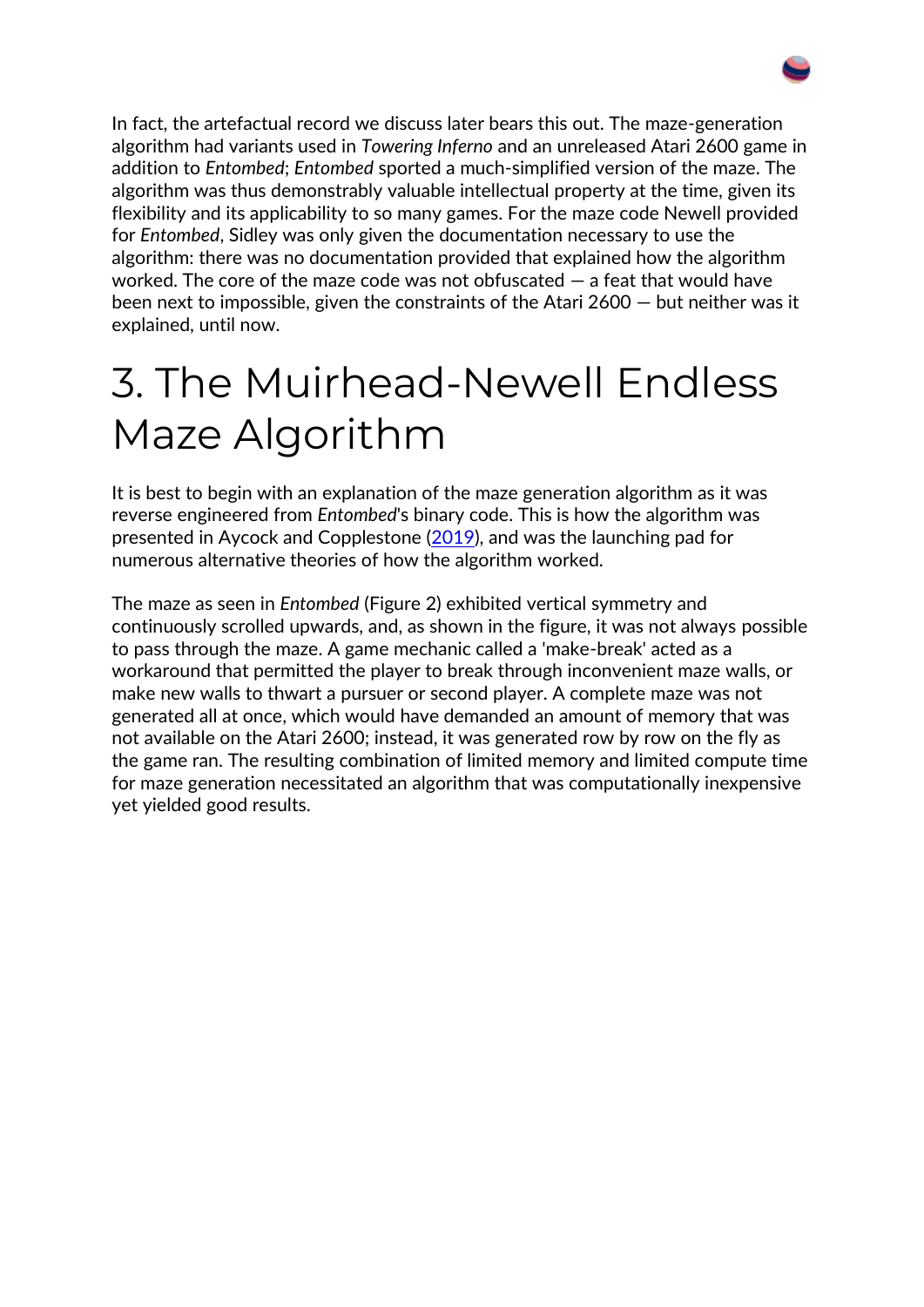

Figure 2: Annotated *Entombed* screenshot, taken in the Stella Atari 2600 emulator

As a result of the maze's symmetry, the unvarying outer wall on the left and right sides, and the use of double-wide maze passages that accommodated the player's width, each maze row was described by only eight bits. In other words, the maze generation algorithm had to select eight bits whenever a new maze row was required, where a 1 indicated a wall and a 0 a passageway, and the question was how this would be done. The bit selection could not occur in a vacuum, because at least some pathways through the maze that had been previously carved out would need to persist into a new maze row, and that meant some context had to be employed.

The algorithm used a sliding window shaped like a *Tetris* piece to supply context and generate its eight bits. As shown in Figure 3, two bits from the left (*a* and *b*) and three bits from above (*c*, *d*, and *e*) were used to produce a new bit *X* by using *abcde* to index into a table in *Entombed*'s code, the result of which would indicate whether *X* should be a 0, a 1, or a bit chosen (pseudo)randomly. This process would be repeated eight times for each new maze row: starting on the left-hand side, the leftmost bit of the eight was generated, then the next to leftmost bit, and so on until finally the rightmost bit was computed. Initially, *a*, *b*, and *c* are always embedded in the outer wall and have no meaningful context to add yet; they are respectively assigned 1, 0, and a randomly chosen bit to start. The final position of the window has *e* over the line of symmetry and therefore adding the same information as *d* beside it, and *e* is instead given a random bit value there.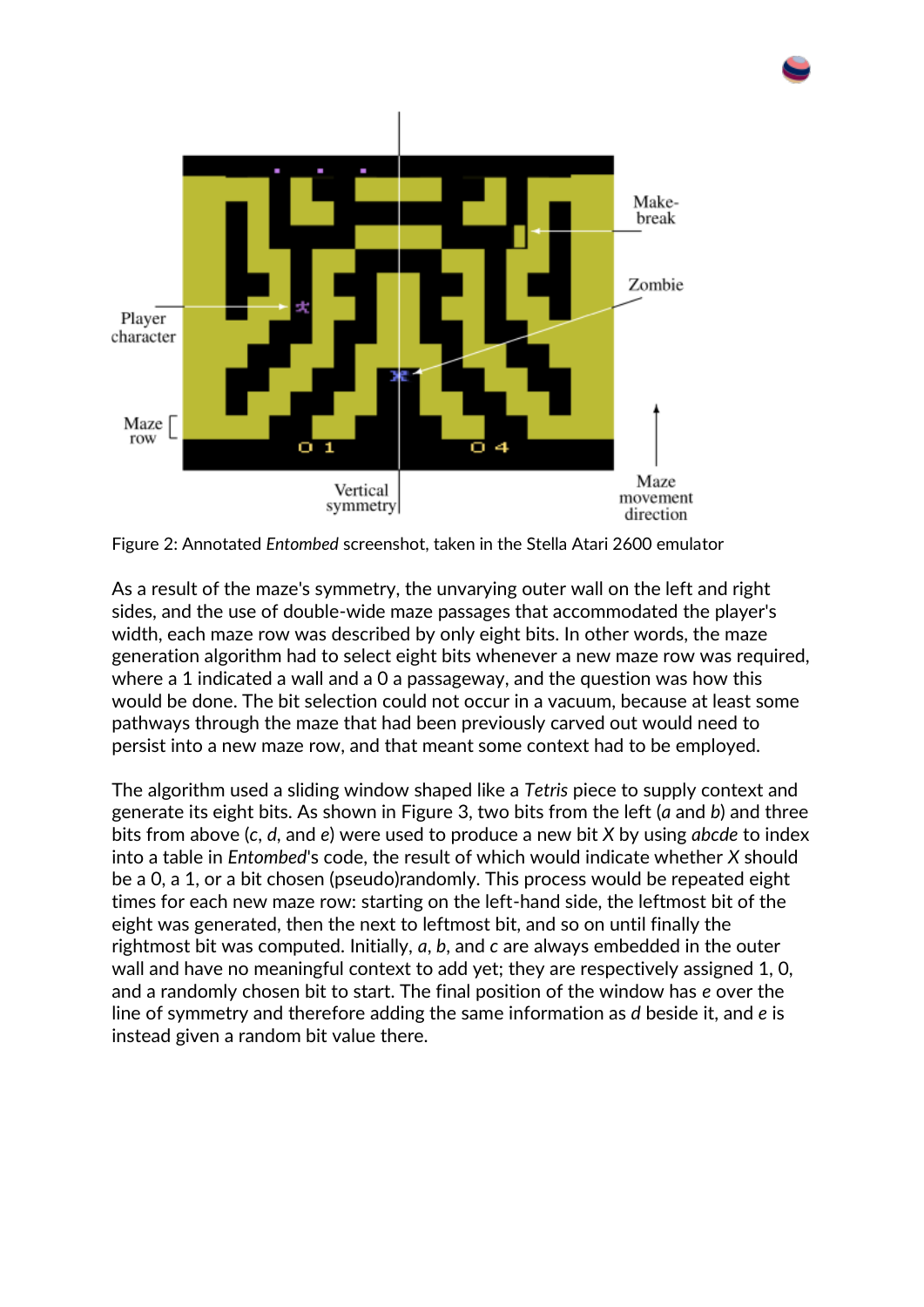

Figure 3: Maze generation algorithm, reflecting its usage in *Entombed*

The logic behind how the 32-byte table mapped *abcde* values into *X* values was an open question. Why, for example, did 01101 produce 0, an empty passage, as opposed to a wall or a random selection between the two options? Aycock and Copplestone [\(2019,](https://intarch.ac.uk/journal/issue59/3/index.html#biblio) 4:11) took a conservative stance given all the available evidence, concluding that 'the table values were manually chosen, or manually tuned, by the maze algorithm designer', while others sought deeper meaning in the table (e.g., Brüning [nd;](https://intarch.ac.uk/journal/issue59/3/index.html#biblio) colinbeveridge [2019;](https://intarch.ac.uk/journal/issue59/3/index.html#biblio) Mächler and Naccache [2021\)](https://intarch.ac.uk/journal/issue59/3/index.html#biblio); it was an interesting puzzle.

The table, as it turned out, was a red herring. Note the reverse engineering performed was not incorrect, but the use of the table reflected an intermediate step rather than the algorithm's true design; there would have been no way to non-speculatively infer the actual design from what remained in *Entombed*. However, since Newell extensively documented the algorithm when it was developed (Figure 4), we need not speculate.



Figure 4: Excerpt from original maze documentation printout (October 1981)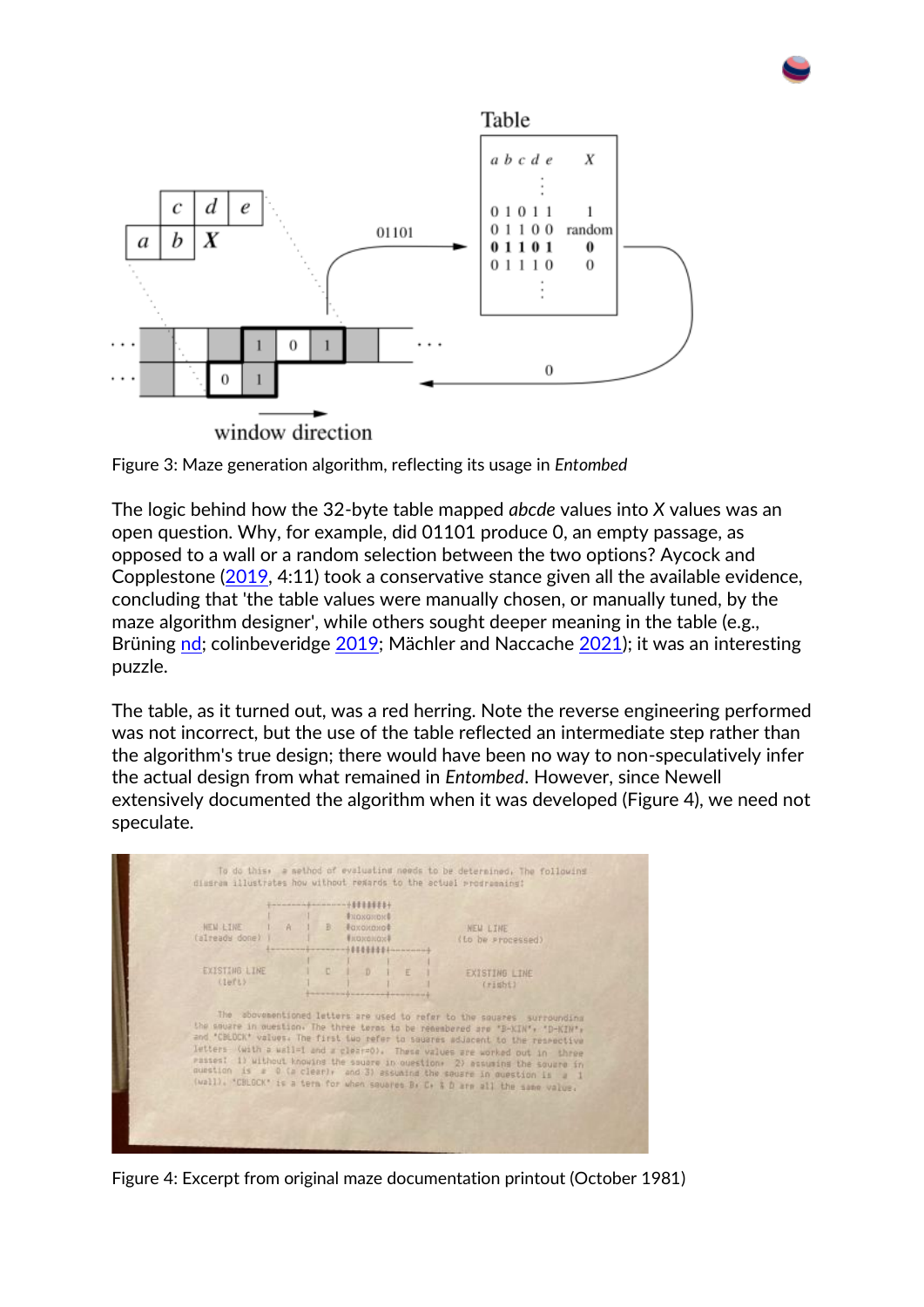The conception of the sliding window appears flipped vertically from the *Entombed* version, as evident from Figure 4, although this does not affect the algorithm's operation. In fact, the original Muirhead-Newell algorithm worked bidirectionally — a feature not retained in *Entombed* — and a player strategy for dealing with impassable maze rows was to reverse the direction of movement, allow the offending maze rows to move offscreen, and flip movement direction again in hopes that randomness would provide a more favourable maze layout. The other major visual change is that the original algorithm did not exhibit symmetry, and needed to produce twice as many bits for new maze rows as a result.

As for the maze algorithm, the *abcde* context for producing an *X* bit is divided into three overlapping pieces, called B-KIN, D-KIN, and CBLOCK (Figure 5). Then, two values are computed based on the contents of B-KIN, both starting with the number of neighbours that share the same value as *b*, the tally of which can be 0, 1, or 2. B-KIN<sub>0</sub> takes that base value, adding 1 if *b* is 0; B-KIN<sub>1</sub> similarly adds 1 to the base value if *b* is 1. The same process is used to compute  $D-KIN_0$  and  $D-KIN_1$  for the  $D-KIN$ block with respect to *d*. The heart of the algorithm is the subsequent application of three rules (an example may be found in [Appendix 1\)](https://intarch.ac.uk/journal/issue59/3/full-text.html#appendix1):

- 1. Any computed B-KIN or D-KIN values of 0 cause the generated *X* bit to be assigned accordingly to the opposite value. For instance, if B-KIN<sub>0</sub> is 0, then *X* becomes 1, and if B-KIN<sub>1</sub> is 0, then *X* becomes 0.
- 2. If the sum of B-KIN<sub>0</sub>+D-KIN<sub>0</sub> or B-KIN<sub>1</sub>+D-KIN<sub>1</sub> exceeds 4, assign *X* accordingly to the opposite value.
- 3. If the CBLOCK bits are all the same, either all 0s or all 1s, give *X* the opposite value.

A random bit is chosen for *X* for any cases not covered by the rules. Beyond the rules, though, there was one documented special case. Newell had empirically observed some undesirable mazes being generated that he isolated to the *bcd* bits being 010. In fact, three of the four affected cases were already handled satisfactorily by the three rules; as a result, only the single case where *abcde* is 00100 needs to be forced to 0. There was also an *un*documented special case: in reviewing various implementations of the maze generation algorithm (discussed later) up to and including *Entombed*, we noticed that one case, where *abcde* was 11001, had been changed early on to always produce 0, yet the rationale for this modification was never captured.



Figure 5: Multi-block view of maze algorithm context

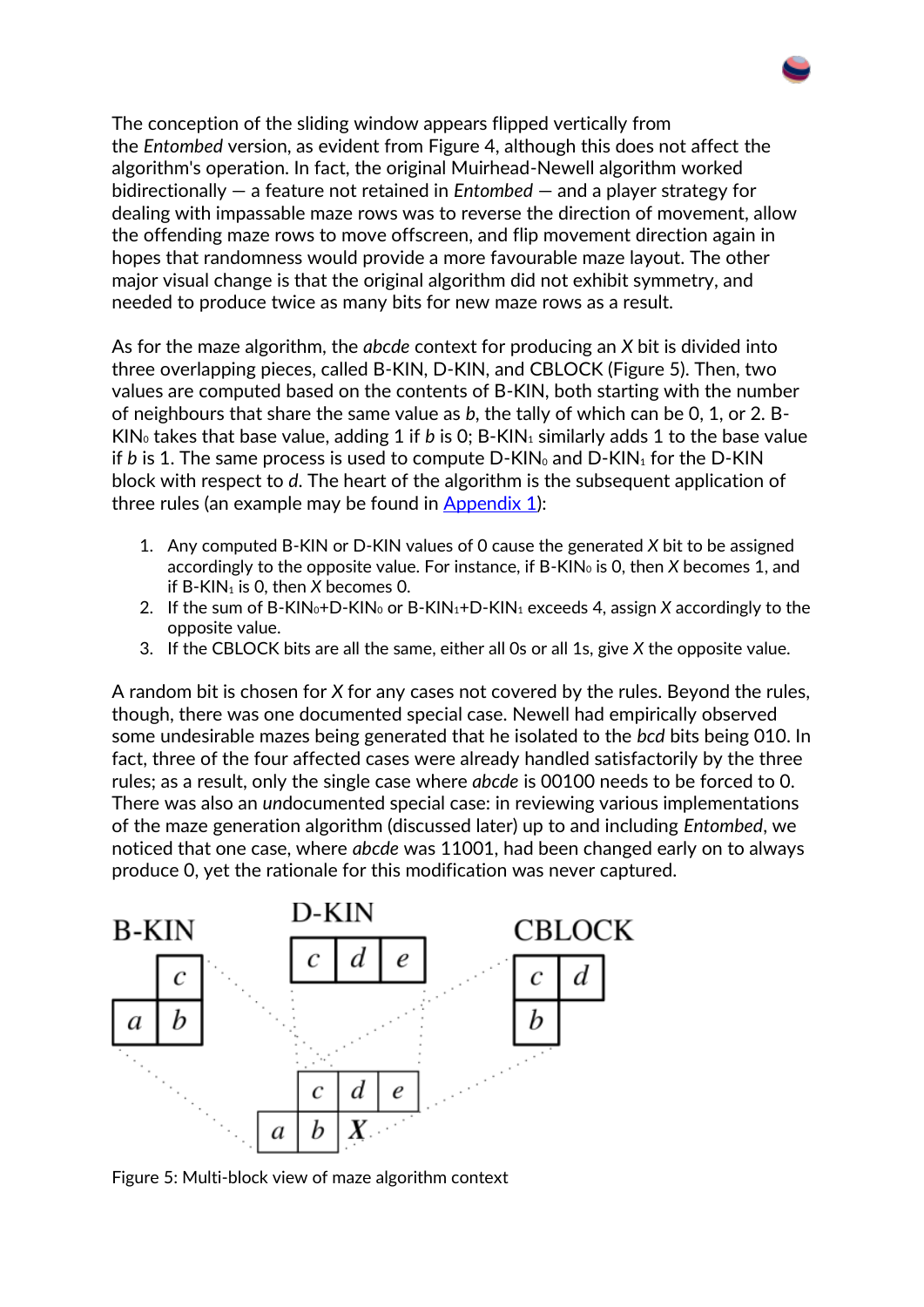We made a modern reconstruction and visualisation of the maze algorithm, providing a sandbox to experiment with the algorithm in a fashion impossible to do on an Atari 2600 (Figure 6). Because timing and code size were no longer an issue, the maze was increased to a 32x32 array to see more of the algorithm's characteristics, and this led to two observations. First, the undocumented special case of *abcde*=11001 prevents 'islands' of inaccessible passageways forming that are completely surrounded by walls; *PAN* recalls this being an issue in the early days of the maze.



*Figure 6: (VIDEO) A modern reconstruction of the maze-generation algorithm, allowing experimentation*. No audio.

Second, the original algorithm always calculates the next maze row from left to right, and has an observable tendency to push passages to the left where they would deadend at the left side and increase impassibility; this observation was also made independently by 'iilaleranen' in a response to a Reddit thread (colinbeveridge [2019\)](https://intarch.ac.uk/journal/issue59/3/index.html#biblio). Changing the algorithm to randomly decide whether the algorithm processes left-toright or right-to-left on the row it is creating alleviates this habit. This change, plus an additional special case where *abcde*=00010 always yields 0 instead of a random bit, experimentally seems to improve the algorithm in terms of stability and passability.

The algorithm defies easy categorisation, and may be unique. With its reliance only on local information, it is tempting to view the algorithm as based on cellular automata (Sarkar [2000\)](https://intarch.ac.uk/journal/issue59/3/index.html#biblio), yet the lack of parallelism and the strange shape of the 'neighbourhood' of cells surrounding *X* makes the cellular-automata notion contrived. The contemporaneous Eller's algorithm notably operates using maze information from only the previous maze row, and an argument has been made for why the *Entombed* algorithm is an adapted version of Eller's algorithm (Buck and Carter [2015;](https://intarch.ac.uk/journal/issue59/3/index.html#biblio) Beveridge [2019\)](https://intarch.ac.uk/journal/issue59/3/index.html#biblio). After considering the two algorithms and consulting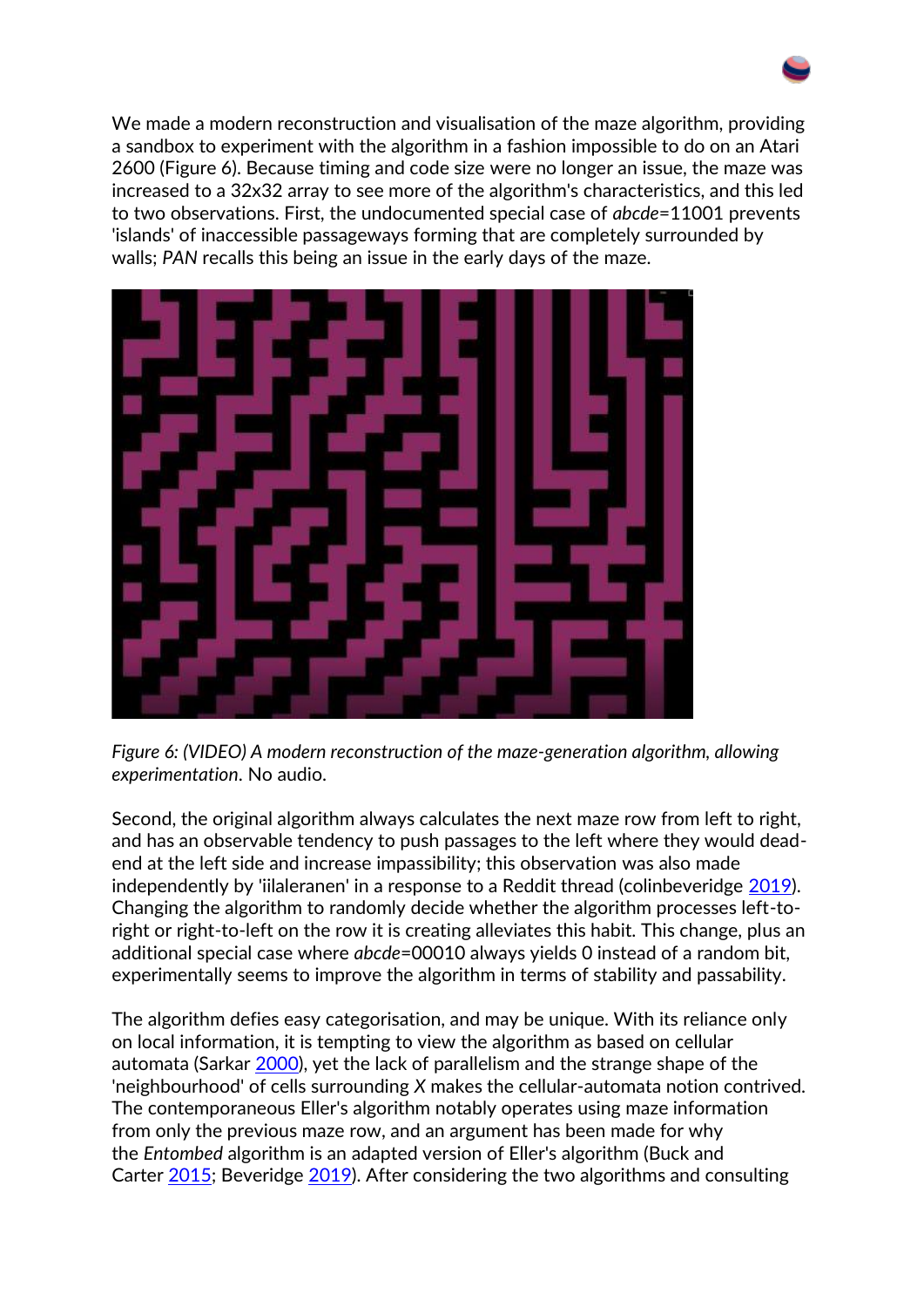Eller's notes (M. Eller email to John Aycock, 23 Feb 2021), we disagree: while Eller's algorithm does indeed refer solely to information from the previous maze row, the information it acquires there effectively summarises the lineage of a passage in that row, hence it has much more to work with than the three bits Muirhead-Newell draws from the previous row.

Newell had asserted in a 2008 interview that not only were mazes generated by the Muirhead-Newell algorithm solvable, but that there was an adjustable 'difficulty control' available (Stilphen [2008\)](https://intarch.ac.uk/journal/issue59/3/index.html#biblio). This was at odds with what was seen in *Entombed*. What was unseen in *Entombed*, however, was that the algorithm had both 'easy' and 'hard' modes — the difficulty control — and that *Entombed* retained only the latter. Easy mode, by contrast, produced mazes that were passable. We know that using hard mode was a deliberate design decision in *Entombed*, because one of the artefacts retained by Newell is a near-final printout of the *Entombed* source code with the easy mode code present but commented out (Figure 7). *Entombed* can be placed back into easy mode simply by changing two bytes in the game: specifically, change \$b13b to \$38, and \$b140 to 3. Interestingly, other researchers had observed that the mazes would be passable given this different set of algorithm parameters (Mächler and Naccache [2021\)](https://intarch.ac.uk/journal/issue59/3/index.html#biblio), but without the source code they could not have known the significance of this.

| HARD        | LDA        | RANDO          |
|-------------|------------|----------------|
|             | LSR        | A              |
|             | LDA        | #\$0B          |
|             | <b>PHA</b> |                |
|             | LDA        | #\$02          |
|             | LDY        | #\$07          |
| ı           | <b>BNE</b> | MERGE          |
| <b>EASY</b> | <b>SEC</b> |                |
| F           | LDA        | <b>#SOB</b>    |
| ı           | PHA        |                |
| ŧ           | <b>LDA</b> | #\$03          |
| ı           | LDY        | #\$07          |
| MERGE       | <b>STA</b> | MATRIX         |
|             | <b>STY</b> | <b>COMMAND</b> |

Figure 7: Excerpt from near-final source code for *Entombed*, showing commented-out easy mode

Beyond generating individual maze rows, *Entombed* contained two postprocessing checks that would identify specific, repetitive patterns in a sequence of consecutive maze rows and disrupt them. The first, which we will call PP1 for *p*ost*p*rocessing check *1*, detected an overlong vertical passage in the leftmost column, and the second (PP2) looked for excessive walls or passages in the rightmost column. Aycock and Copplestone used *Entombed* to generate 300,000 maze rows, and found that PP1 occurred very infrequently, only 10 times; PP2 was seen just under once per 60-row maze (Aycock and Copplestone [2019,](https://intarch.ac.uk/journal/issue59/3/index.html#biblio) 4:14). We duplicated their experiment with a version of *Entombed* that had been patched to enable easy mode, and found PP1 triggered 10,015 times in 300,000 maze rows, with PP2 used about 2.3 times as much. Our conclusion: PP1 was definitely meant to correct an easy mode flaw, and

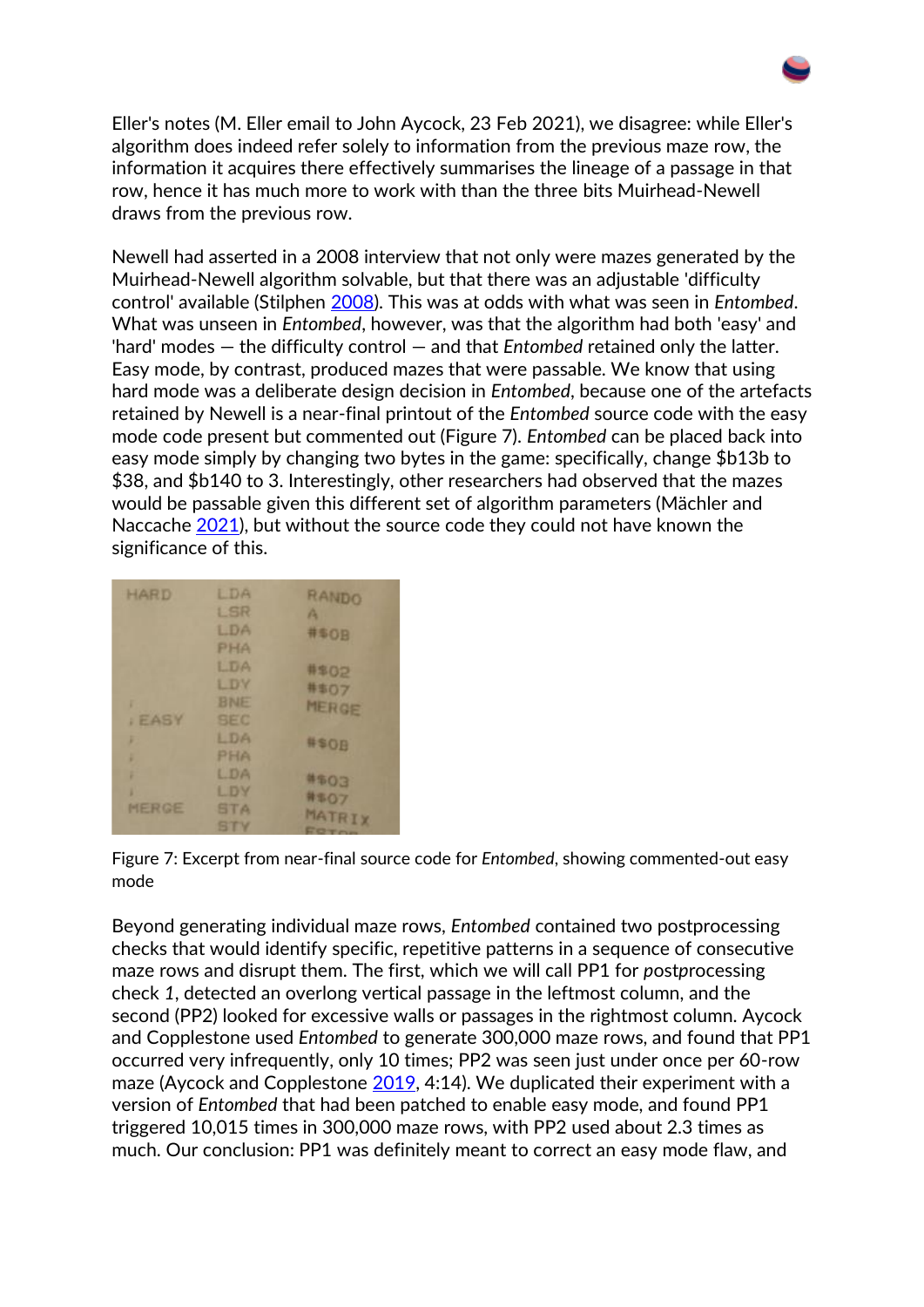PP2's origin story is indeterminate. But we do know *when* they were added, thanks to an abundance of artefacts.

## 4. Artefacts of Game Development



Figure 8: The maze algorithm in action, summer 1981; *PAN* recalls the 'Forbidden' refers to him being instructed to stop working on his maze game in favour of *Towering Inferno*

Newell had saved key items capturing game development, including EPROM images, printouts, 8-inch floppy disks, and even a Polaroid picture of the maze as it existed in the middle of 1981 (Figure  $8$  – note that the maze is not symmetric as it is in *Entombed*). While many of the items were code-related, either in source code or assembled form, a variety of game design documents were also preserved. The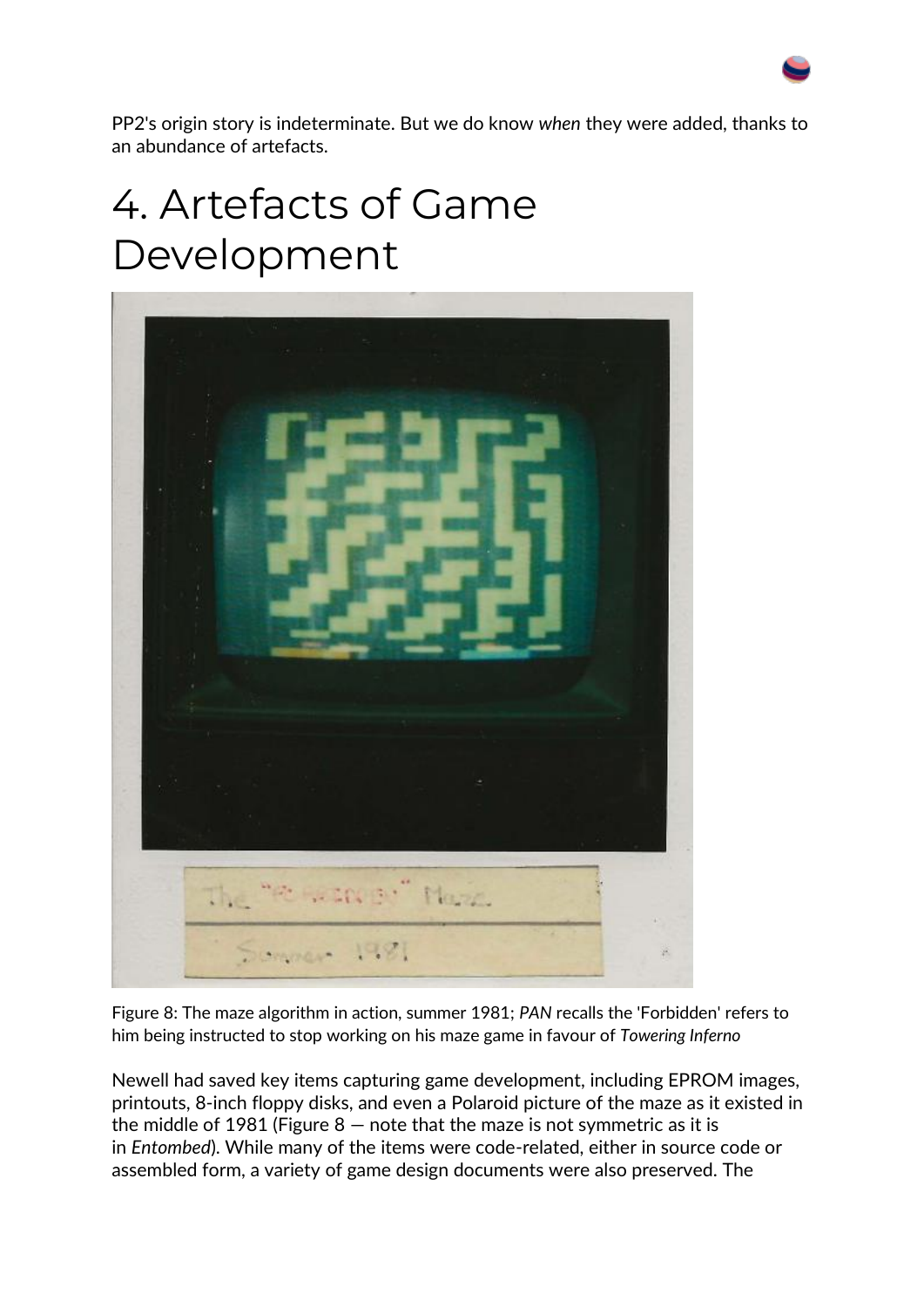EPROM contents were dumped, and we had the contents of the 8-inch floppies read by a professional data transfer service. For the floppies, since one by-product of data transfer was the complete raw sequence of data blocks from the disks, we wrote a program to extract the files ourselves, which we verified against the professional results; in addition, our program extracted deleted files and file fragments, where a fragment is data not associated with a file, deleted or otherwise. This left us with hundreds of artefacts, both physical and digital, as summarised in Table 1. We applied archaeological processes to keep track of this assemblage by creating a catalogue where each artefact had a unique catalogue number for reference, along with two types of metadata: objective and subjective. Objective metadata included the file/fragment name, file type (e.g., assembly source, assembler listing, hexadecimal assembler output), and provenance. An automated process marked those catalogue entries that were identical to one another for deduplication purposes. Subjective metadata consisted of analysis notes along with a catalogue entry's lineage, or classification, which we discuss shortly.

| <b>Artefact Type</b>              | <b>Count % Frequency</b> |          |
|-----------------------------------|--------------------------|----------|
| Assembler listing                 | 136                      | 27.9     |
| Assembly source                   | 141                      | 29.0     |
| Assembly source/assembler listing | 3                        | ~1       |
| Assembly source/document          | 12                       | 2.5      |
| <b>BASIC</b> program              | $\mathbf{1}$             | ~1       |
| CP/M executable file              | 14                       | 2.9      |
| Disassembly                       | $\overline{2}$           | $\leq 1$ |
| Document                          | 21                       | 4.3      |
| Editor backup file                | 80                       | 16.4     |

*Table 1: Summary of artefacts in Entombed assemblage*

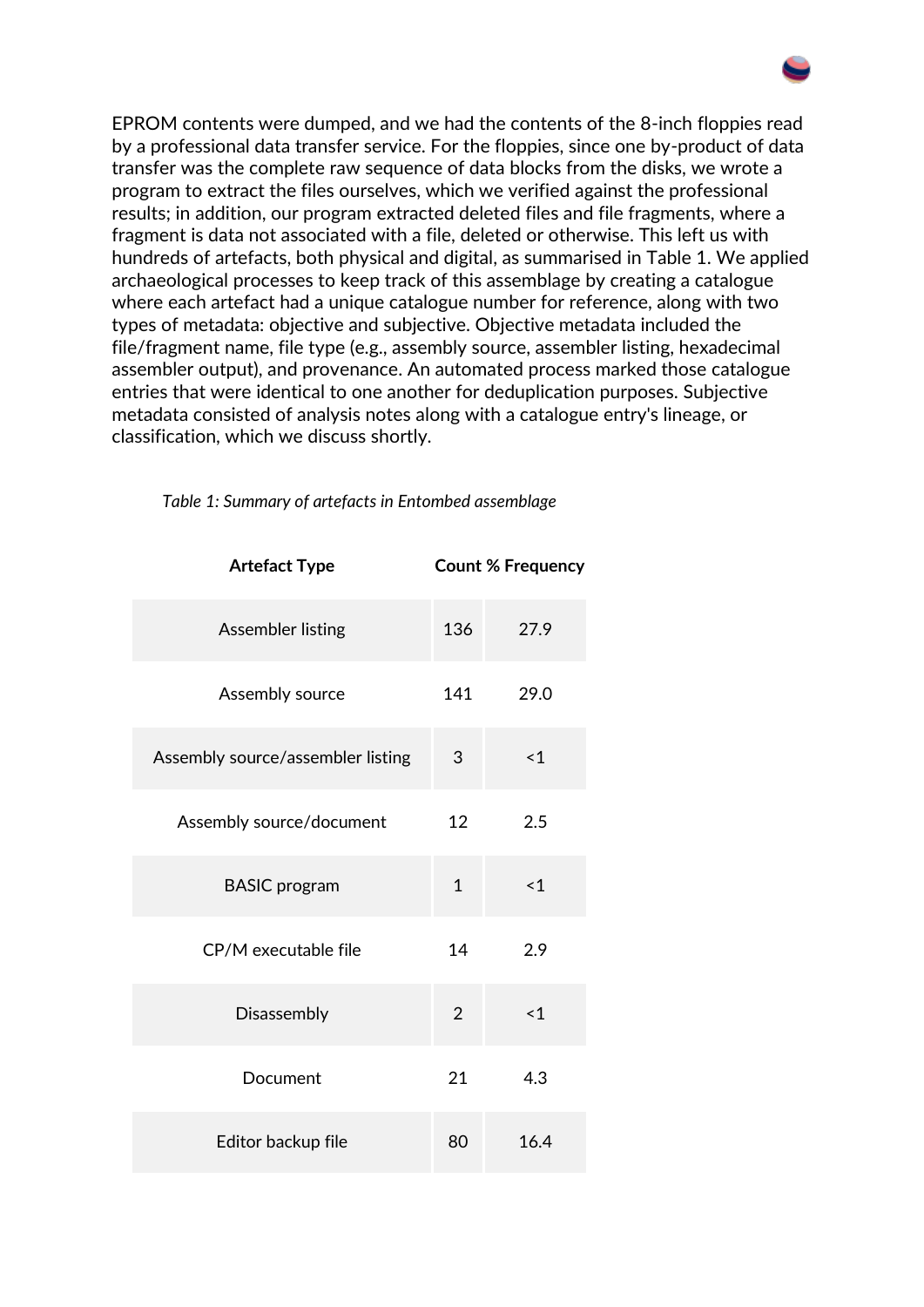| Hex assembler output                   |              | 9.7   |
|----------------------------------------|--------------|-------|
| Hex assembler output/assembler listing | 1            | <1    |
| Hex assembler output/assembly source   |              | ≺1    |
| Picture                                | $\mathbf{1}$ | ~1    |
| ROM image                              | 1            | $<$ 1 |
| Contents missing or unidentifiable     |              | 5.3   |
| <b>TOTAL</b>                           | 487          | 100   |

The existence of subjective metadata correctly implies that we worked through all 487 catalogue artefacts, analysing and cross-checking the analysis of each, and constructing a probable timeline/sequence for their creation based on differences in the code as well as automated and manual versioning information in the filenames. The editor that Newell used to write code would automatically create a .bak backup file of the previous state of a file that would get updated every time the file was saved. This meant that most times, the  $\Delta_{\rm{bak}}$  files would contain very minor, even micro, changes, whereas larger changes would be reflected in Newell's manual versioning practice.

*PAN*: 'Once a point has been reached in the code where what one has is "good" and is significantly different from the last "good" state, there is a hesitancy to proceed ahead without capturing what is "good". The assessment of what this point should be is subjective — the point of no return once I am ready to make a new major change is a gut reaction. For example, when I had a tested one-player game and I was ready to add a second player, I created an archive backup as I knew that change would initially break the existing code.'

In modern development, changes to code would typically be tracked using a system like Git, and such revision control systems did exist for larger systems in the early 1980s (Rochkind [1975\)](https://intarch.ac.uk/journal/issue59/3/index.html#biblio). Newell, working on smaller computer systems, employed a versioning method that is doubtless familiar to people even today: he used the filenames to reflect changes. Minor versions within a sequence of code were denoted by incrementing a letter or number at the end of the filename, like MAZT to MAZU or MINOTR5 to MINOTR6; major lines of development were assigned distinct filename 'stems', such as MAZ versus MINOTR in the previous example. From an archaeological perspective, Newell has provided a curated assemblage with excellent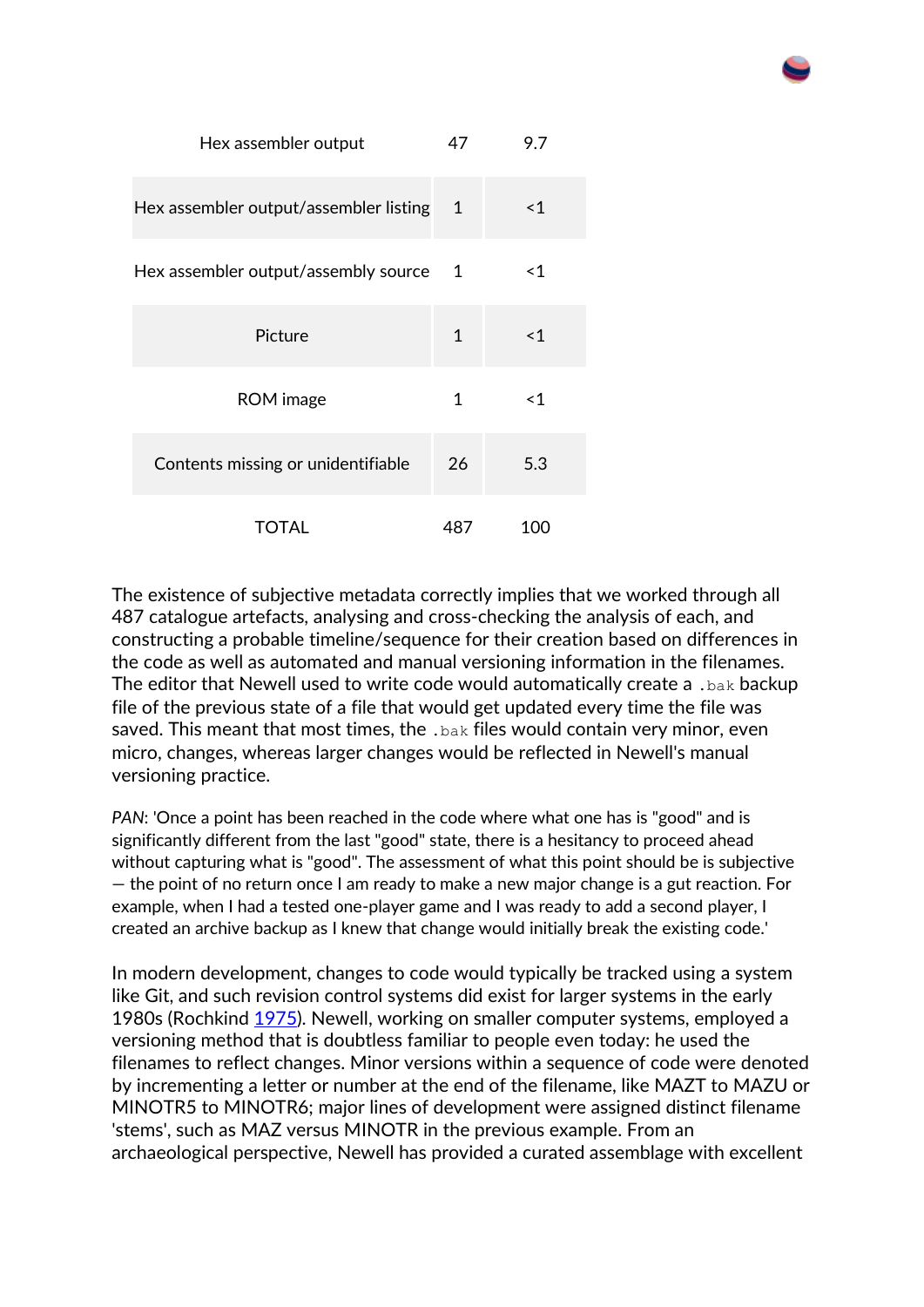

How can digital artefacts be analysed using principles from stratigraphy? In traditional physical archaeology, the Harris matrix is a method for describing and schematically representing stratigraphy: all of the layers (e.g., sediments or strata that form in nature through geological processes), features (e.g., human-formed pits, burials, wells, walls), and interfaces (or once-exposed living surfaces that are now buried) that are present in an archaeological site (Price and Knudson [2018,](https://intarch.ac.uk/journal/issue59/3/index.html#biblio) 215). More specifically, the Harris matrix allows for capturing the relative sequence of these deposits in an archaeological site. Each layer, feature, and interface in a site, as interpreted from a stratigraphic profile, is given a unique identifier, then each is connected to one another using lines. This provides an overall understanding of the processes, both cultural and natural, that have shaped and created the archaeological site.

For digital artefacts and sites, we can use the overall concept of the Harris matrix, but instead of capturing the sequence of site formation we are representing the various changes and stages in game development and implementation. There is precedent for this: Reinhard [\(2018b\)](https://intarch.ac.uk/journal/issue59/3/index.html#biblio) used the Harris matrix to visually represent the history and process of game development for *No Man's Sky* although, unlike his work, we do not have detailed or complete documentation nor patch notes for each version of the game. Through our analysis, we have grouped our artefacts into four main lineages — MAZGAM, MAZONLY, ENT, and TOW — to reflect their distinct purposes. MAZGAM is Newell's initial development sequence as he implemented the maze algorithm and created a complete, unreleased game with it that allowed 1–2 players and had 42 game variations. The maze code was spun off for use in *Towering Inferno* (TOW), and a separate code sequence (MAZONLY) simplified and optimised the maze code into a form that could be handed off to another programmer and was then used in *Entombed* (ENT).

Figure 9 shows the Harris matrix resulting from our analysis process. Following the principles of stratigraphy, the oldest artefacts are positioned on the bottom of the matrix. Dashed lines indicate development offshoots that were off the 'main' MAZGAM–MAZONLY–ENT line leading to *Entombed* that we are focusing on here. Both MAZGAM and MAZONLY had multiple versions that are shown expanded out in Figure 9. This illustrates a relative sequence of artefacts, for which Newell's versioning helped tremendously, but our analysis also involved understanding the code changes between the different versions. In cases where the assembly source code was complete, we assembled the code using a modern assembler and ran it inemulator to see the behaviour and appearance of the different versions too. Placing the artefacts precisely in time was trickier, though. Archaeologists, like historians, must be cautious when an artefact has a calendar date as one of its attributes. There are several reasons why a recorded date still requires interpretation, including curatorial effects (e.g., people retain, reuse, and/or recycle things), and challenges around interpreting what a recorded date means (e.g., a date on a plate commemorating an important event represents the event, not the date of manufacture, design, or production). We also have to consider that many smaller computer systems of this era did not have real-time clocks, and people failing to set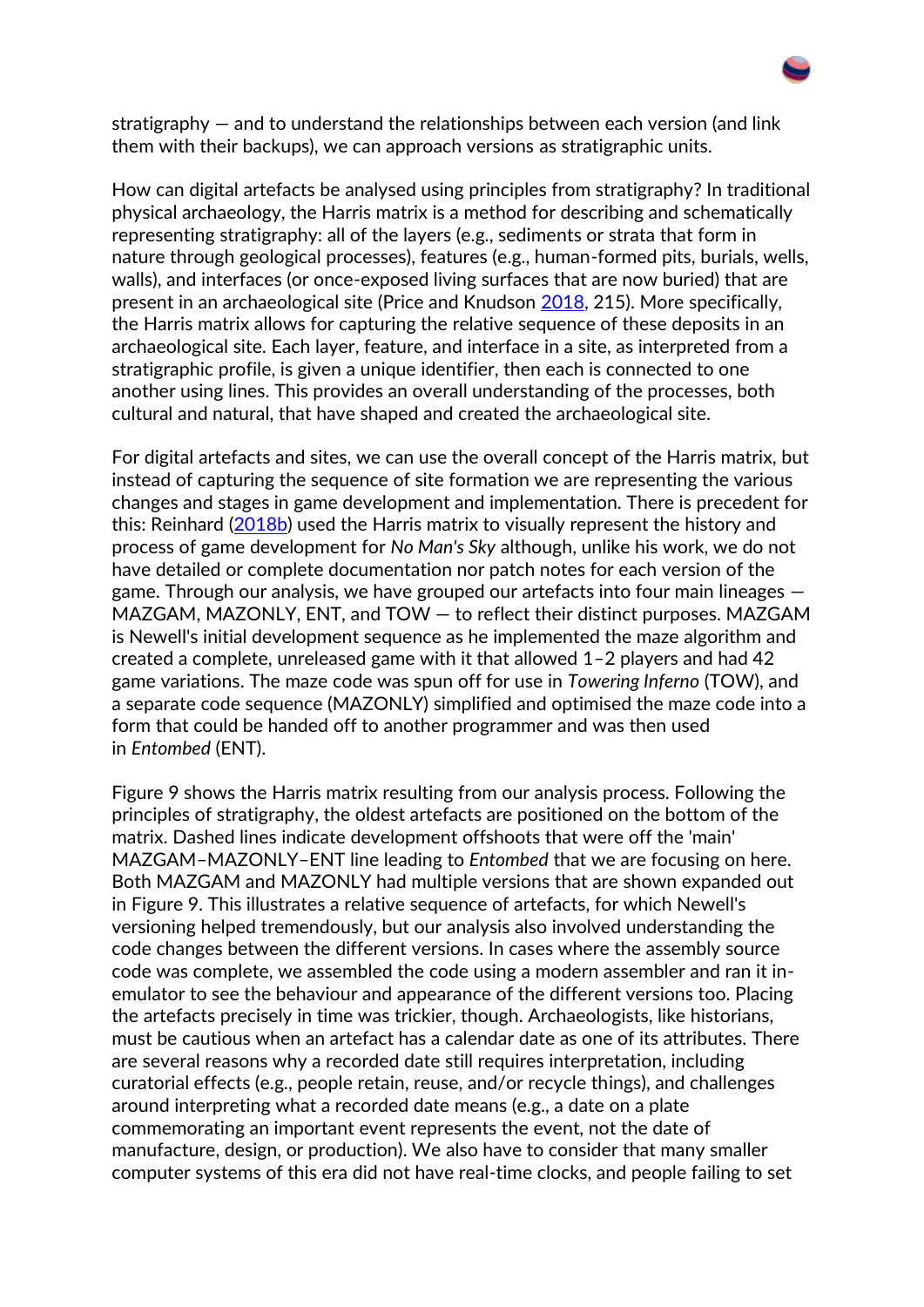the date and time manually on their computers could make file timestamps misleading. This means that artefacts with calendar dates are useful as a starting point but all require thoughtful critique and comparison with other artefacts in the assemblage before being used as definitive anchors for our Harris matrix.



Figure 9: Harris matrix for the *Entombed assemblage*; the asterisk denotes some uncertainty, as explained in the text

The dates associated with some of the artefacts did provide a good starting point, both artefacts that were part of the development sequence as well as those that were co-located in the same context. For example, some files recovered from a specific floppy disk contain dates that fall within August 1981, which aligns with Newell's timeline for when the maze game was being worked on; *PAN* recalls the 'beer meeting' with Muirhead was in July or early August 1981. The earliest full date found on any artefact within our assemblage is August 12, 1981, found in CITY3.ASM, and LOAD3.DOC has the date of August 21, 1981. (Some CP/M system files on the floppy disks do bear earlier dates, but none of these are related specifically to game development and they have been excluded from our catalogue and analysis.) These two artefacts are associated with the maze game through their context on the disk, but neither belongs to the development sequence represented by the Harris matrix. The first dated maze game artefact we have a listing for is August 1981, and logically the code would have been developed prior to the time of

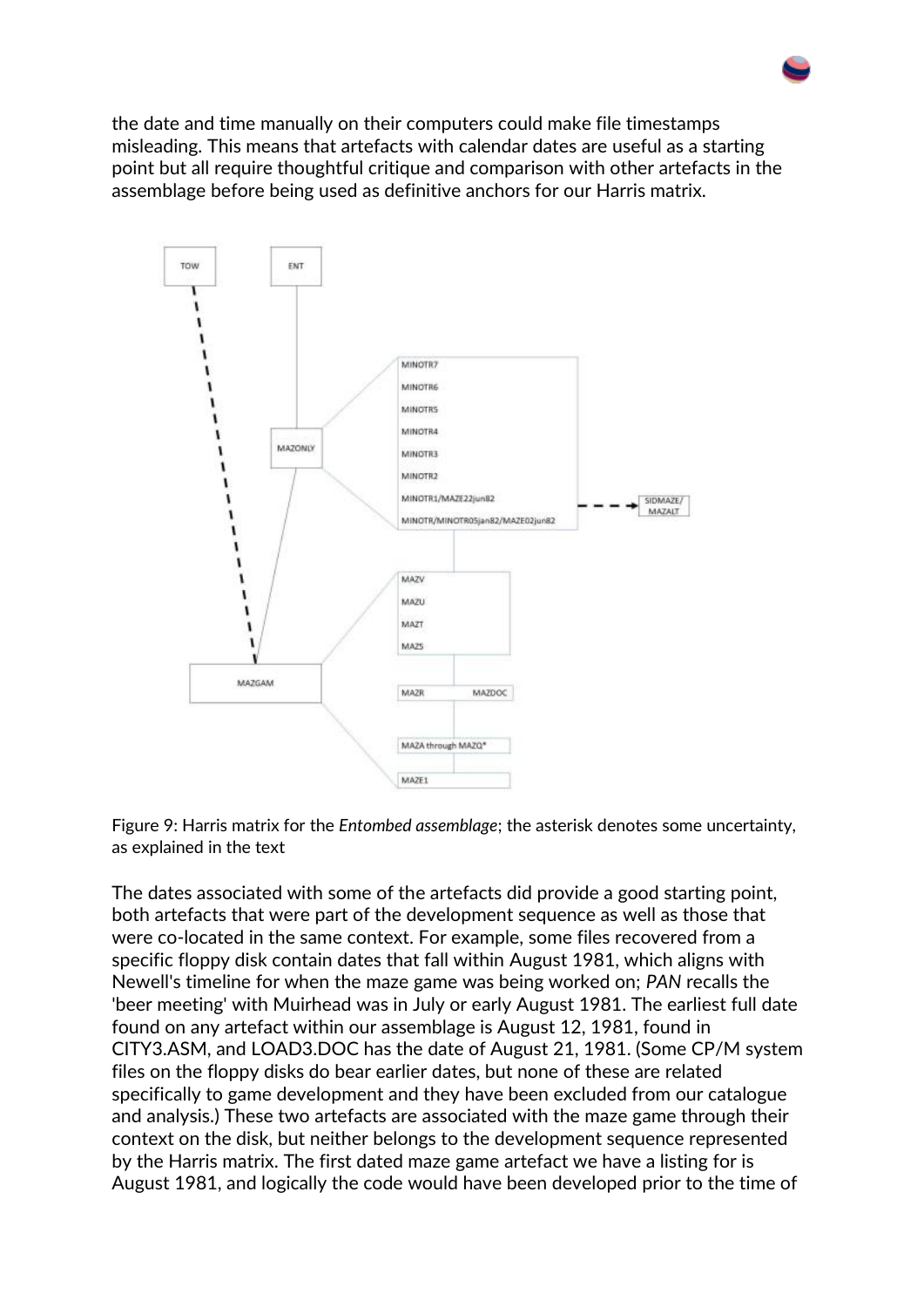that listing. This artefact, MAZDOC.ASM, exemplifies a number of interpretation challenges and warrants closer examination.

MAZDOC.ASM was one of a very few extensively documented versions of source code; such documentation is very important in capturing a programmer's process and decisions, i.e., the technological choices made. Newell's typical practice at that time tended towards few comments in the versions of the code being actively developed, compensating periodically by thoroughly documenting selected milestone versions. The MAZDOC file recovered from disk contains the date August 28, 1981, and this is a critical artefact for establishing our sequence because it has an early date *and* it is clearly an early version of the maze code that would be reworked and refined into *Entombed*. Even here there is some dating ambiguity, however, as the corresponding printout of MAZDOC has the '28' scratched out. That aside, comments in the file say that 'IT HAS ANCESTORS STORED ON MANY APPLES DISKS, A EARLIER VERSION CALLED MAZE1 WHICH HAS ONLY ONE OBJECT'. This is an obvious smoking gun — it tells us that MAZDOC isn't the oldest artefact in the assemblage nor does it represent the earliest artefact in the maze game implementation. This was affirmed by code analysis: among other changes, there is a bug fix from MAZE1 to MAZDOC. The 'APPLE' mention reflects initial development at Western Technologies using Apple II systems, later shifting to Ithaca InterSystems CP/M-based computers and their 8-inch disks. Unfortunately, while we have MAZE1, the (5¼-inch) Apple disks and their contents are not in the assemblage, and that raises other questions.

Despite the reference to 'ANCESTORS,' we have found no explicit mentions of any versions preceding MAZR except for MAZE1. Did they exist? One theory is that they did not: 'E' and 'R' are adjacent on a QWERTY keyboard, and transforming 'MAZE' into 'MAZR' would be an easy typo to make; perhaps 'MAZR' occurred by happenstance and Newell whimsically carried on the naming with MAZS. *PAN* strongly disagrees: an alternate theory has him starting with the 'MAZ' stem at MAZA or MAZE and using consecutive letters, which would leave either 17 or 13 versions missing, respectively. With several backups a week, these numbers seem plausible, and they are consistent with evidence of frequent letter-based backups appearing in the TOW lineage. On the balance of probabilities we would side with the missing-versions theory, but we have marked the absent versions with an asterisk in the Harris matrix to indicate the uncertainty. Similarly, there is some debate over the relative ordering of MAZR and MAZDOC, and we have shown them as contemporaneous in Figure 9 for this reason.

MAZGAM is a particularly interesting lineage, because it encapsulates the development of a game from beginning to end. MAZE1, the earliest version with no gameplay *per se*, has a single player navigating a maze, where the player representation is a simple square. By the time of MAZR/MAZDOC, the square has multiplied: there are two players who must traverse the maze in a cooperative manner, owing to the fact that both player squares must always be on-screen. MAZS marks changes not in gameplay but in appearance, with the maze rendered in a more stylised fashion (a look that did not persist beyond MINOTR1), and extensive code

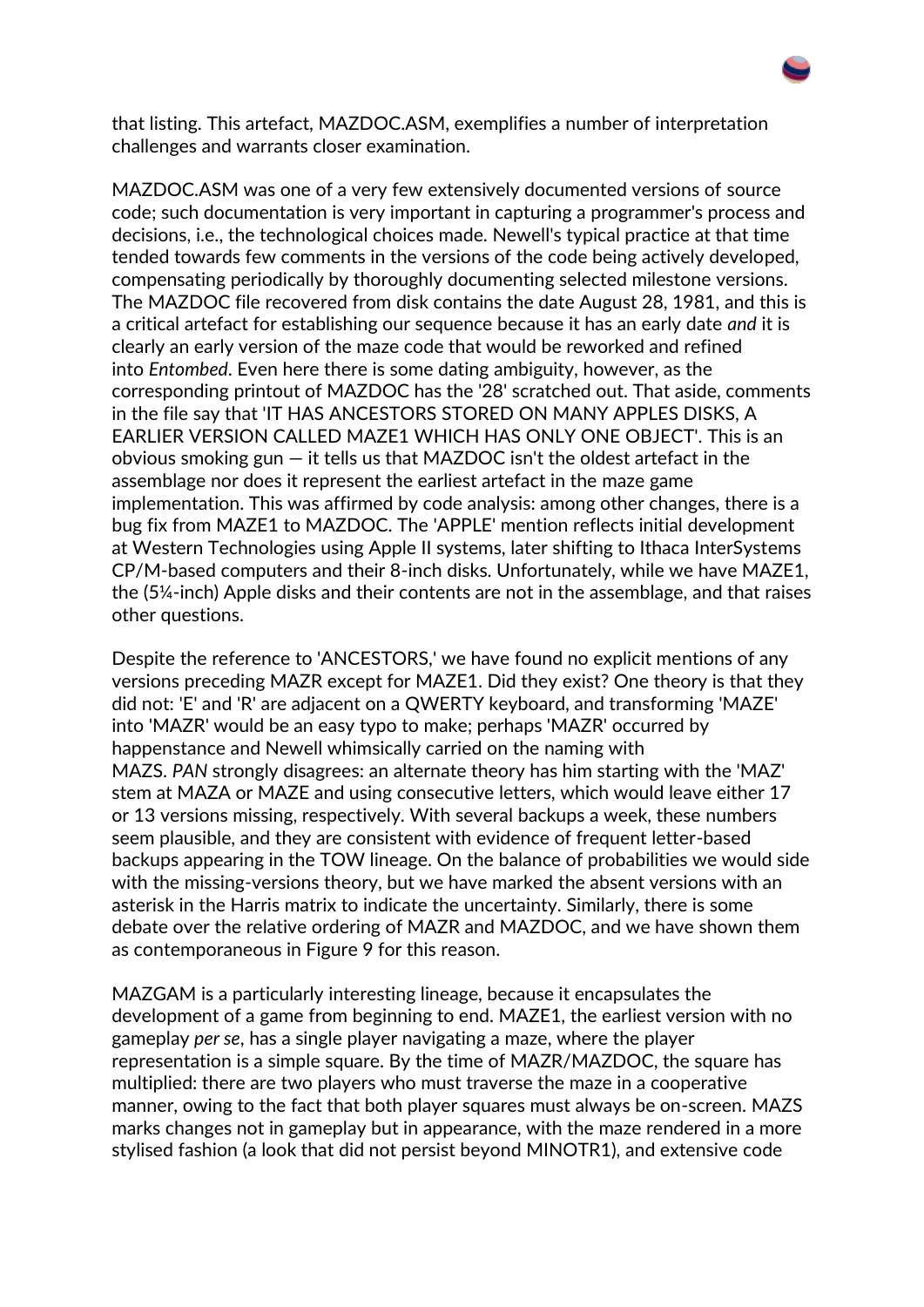changes to refine the player representation to reflect the direction of movement and remove flickering.

MAZT has only minor internal changes, but the same cannot be said of MAZU, which introduces the ability for players to create walls by pressing the joystick's fire button, the start of what would eventually become the make-break in *Entombed*. Finally, MAZV is the culmination of the game's development, opening with Newell's initials and a logo, and permitting one of 42 variants to be selected. Multiple game variants were not uncommon for Atari 2600 games — for example, *Combat* (1977) was the 2600's earliest pack-in game, and sported 27 variations — and the challenge for the programmer was to implement them all using the constrained amount of space available. Among the variants in MAZV, one of the most involved was a two-player 'cat-and-mouse' game, with the players' ability to make or break maze walls fully fleshed out. Figure 10 shows this variant being played. While space precludes a detailed, version-by-version description of all the changes made in the MAZGAM code sequence, it is worth noting that the code versions show increasing sophistication, both in terms of the assembly language programming generally and the use of the Atari 2600 specifically, a trend that continues into the MAZONLY sequence.



*Figure 10: (VIDEO) Gameplay of the unreleased Atari 2600 game*. No audio.

Newell was an employee of Western Technologies from June 1981 to shortly after his Vectrex game, *Scramble*, was finished in April 1982. He then worked as a consultant to finish *Towering Inferno* and package up the minimal maze code for Steve Sidley to use in *Entombed*. *PAN* admits that his approach as a consultant in 1982 was from a very different mindset than when he first thought of a maze game back in 1981. Using the artefacts, we can track this shift in his thinking where in the beginning the MAZGAM versions were focused on making the concept work as a game, whereas the MAZONLY versions that would be given to Sidley are akin to the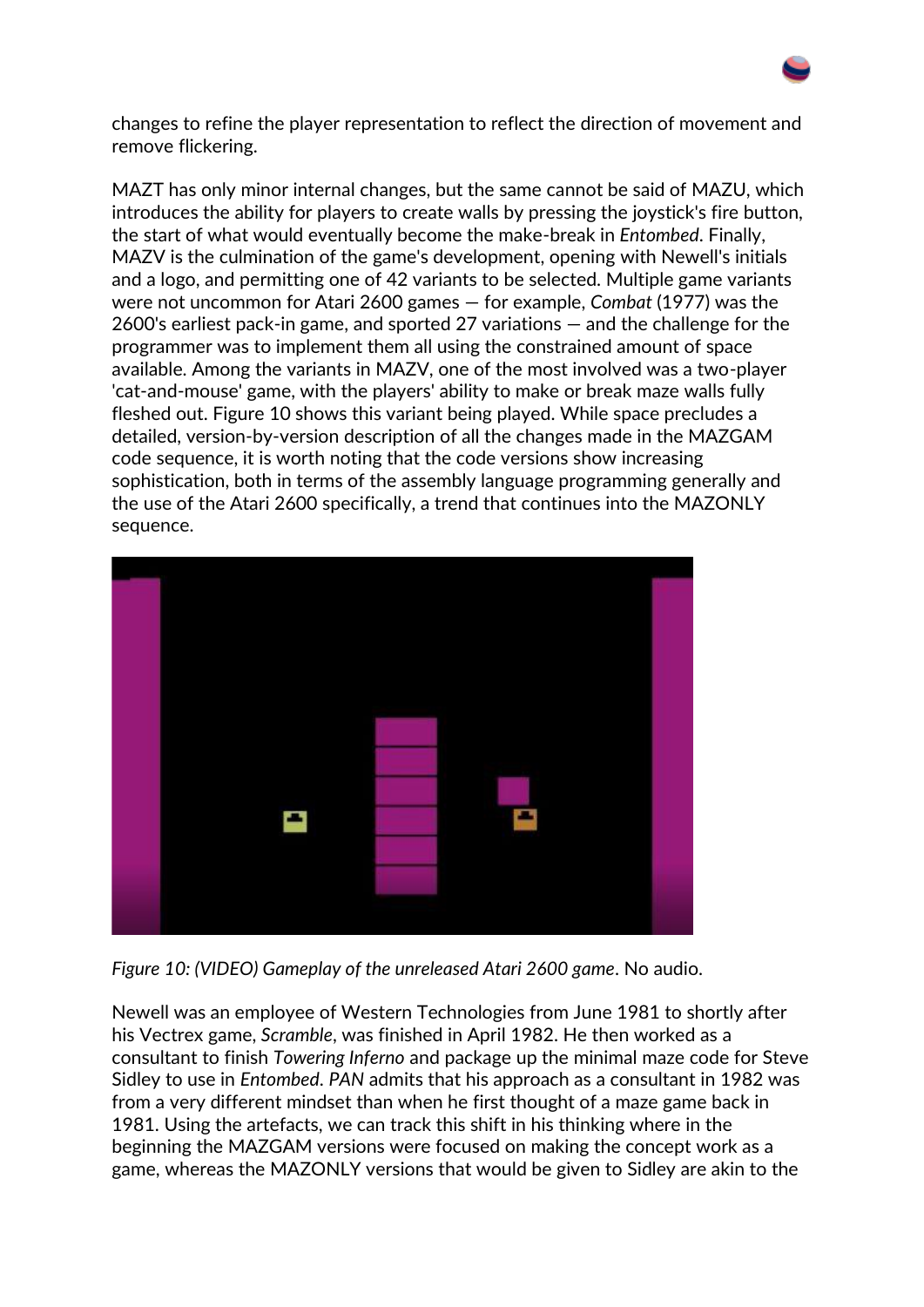demolition contractors do prior to a remodel — all of the 'extras' are stripped away, leaving only the structure and working parts. The start of the MAZONLY sequence, MINOTR, begins where MAZV left off, and we place it later owing to MINOTR's code fixing some bugs in MAZV. To walk through the remainder of the MAZONLY sequence, we will use three key elements of the maze algorithm as a lens.

*Mystery table*. The mysterious 32-byte table, called NEWT in the source code, makes its debut in MINOTR3. At first, a simple encoding is used; it is only in MINOTR6 that the table takes its more cryptic but efficiently encoded final form that carries through to *Entombed*. All versions prior to MINOTR3 map the five *abcde* bits into *X* values using a cascade of conditional tests, comparing *abcde* to different values one by one to apply the Muirhead-Newell algorithm's rules and special cases. The NEWT table encapsulates the result of this previous code in a more efficient manner. In one of the file fragments we recovered from the disk images, there was an interesting evolutionary step, where both the NEWT table along with the code the table replaced were temporarily co-existing, underscoring the importance of not limiting data recovery to the files listed in the floppy disk directories.

*Easy mode*. Easy mode initially manifests itself in MINOTR4, which is hardwired to always be in that mode, making the generated mazes passable. The two different modes are enshrined in the code in MINOTR7 (Figure 11), which effectively acted as a maze-generation demo program to give to Sidley; the Atari 2600's 'color/b∙w' switch was used to change between the two modes as the demo ran. MINOTR7 is also the genesis of the *Entombed* code excerpt shown in Figure 7.



*Figure 11: (VIDEO) MINOTR7's maze-generation demo in operation*. No audio.

*Postprocessing*. A preliminary form of PP1 appeared as far back as MINOTR3, suggesting that Newell was already aware of the need to break up certain undesirable maze formations at that time. Some experimentation is evident, as a value controlling PP1's behaviour that was introduced in MINOTR3 changes in MINOTR5, and again in

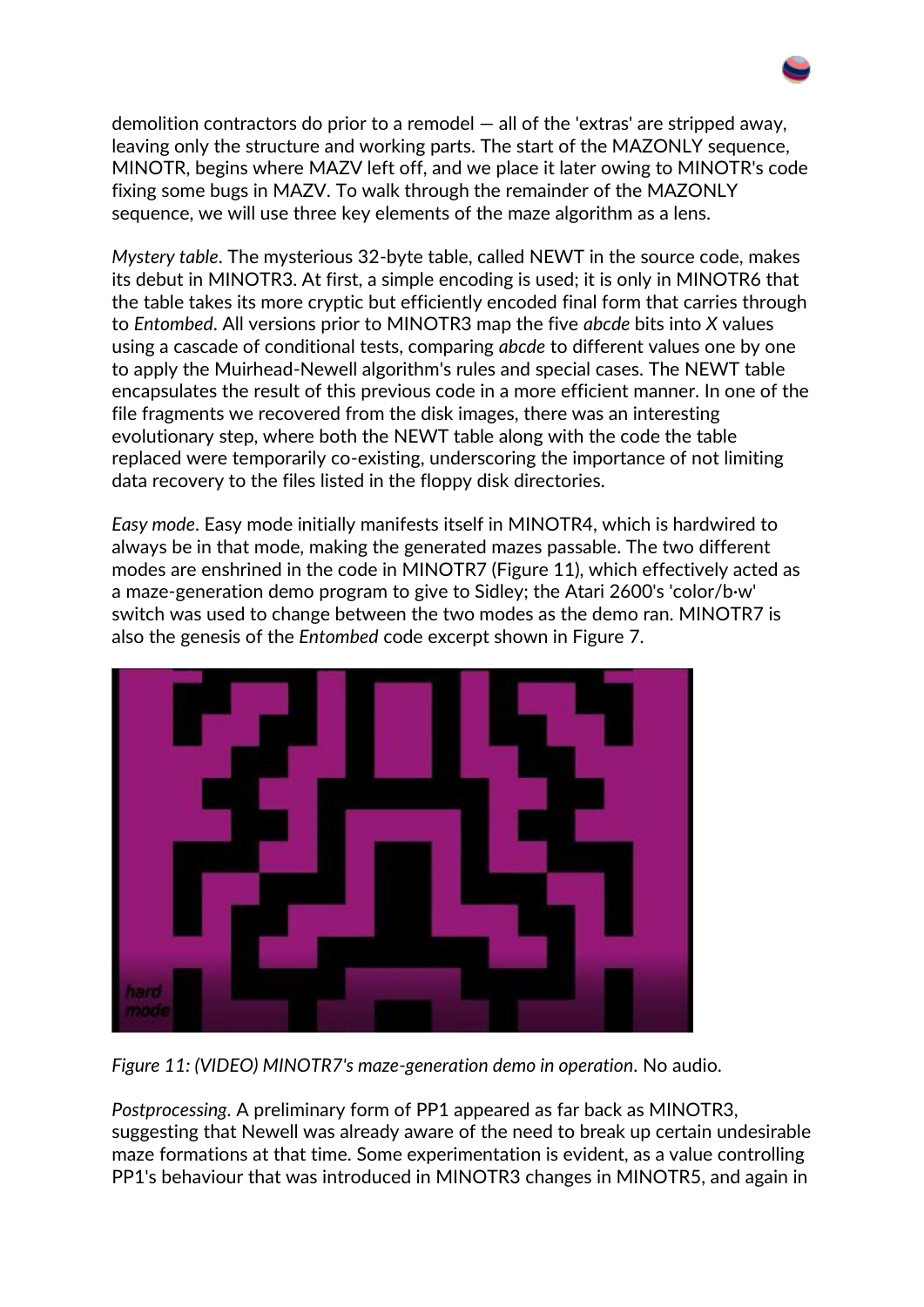MINOTR6, where it takes on the value seen in *Entombed*. PP2 shows up later than PP1, in MINOTR5, with subsequent adjustment in MINOTR6.

Documentation of the MAZONLY series in preparation for transferring the maze code to Sidley did not begin in earnest until MINOTR7, and comparison with the editor backup MINOTR7.BAK shows that the final change was the addition of a large explanatory comment at the start of the file. There were other finds in the assemblage, such as a fledgling attempt at an alternative maze algorithm extracted from file fragments (MAZALT, probably written by someone other than Newell), but the highlight of the non-code artefacts was a set of four game design documents.

The earliest design document, dated October 1981, describes the unpublished game *Minotaur*, which in our Harris matrix is the end result of the MAZGAM and the start of the MAZONLY sequences; the game's name and the October date coincide with those found in the documented code. Even here the archaeological record is ambiguous; there is a physical test cartridge whose label mock-up shows the unpublished maze game bearing the name *Amaze*, Newell's working title at the time. *Minotaur* is credited to Newell with the maze algorithm credits including both Muirhead and Newell. This design document — the only one *PAN* had a direct hand in writing — is followed by an undated, uncredited one simply called *Maze*. An ambitious design centred around mazes; each *Maze* level had two 'phases', a scrolling maze followed by a static maze, ultimately trying to collect 'treasure' while avoiding computer-controlled 'uglies'. The make-break of *Entombed* features in *Maze*'s design, although as mentioned the concept can be traced back to *Minotaur*.

The final two design documents reflect a more formalised approach to game design, not completely free-form documents but each a structured form with defined sections to fill in. Since determining accurate game credits for *Entombed* was a particular challenge (Aycock and Copplestone [2019,](https://intarch.ac.uk/journal/issue59/3/index.html#biblio) 4:17), Figure 12 includes the headers for both files. Sidley was clearly at Western Technologies by that time in July 1982, and others have entered the picture as well. The *Maze Chase* document is really the *Maze* design fleshed out in slightly more detail, but a significant change in design occurred over the next few weeks. By that time, *Maze Chase* had become *Zoomie Zombie*, the two-phase idea had been abandoned, the uglies were zombies, and the player character was an archaeologist. Apart from a few minor details, the *Zoomie Zombie* design is easily recognisable as *Entombed*. A plaque produced to commemorate *Entombed* credits, in order, Steve Sidley, Paul Newell, Tom Sloper, and Duncan Muirhead.

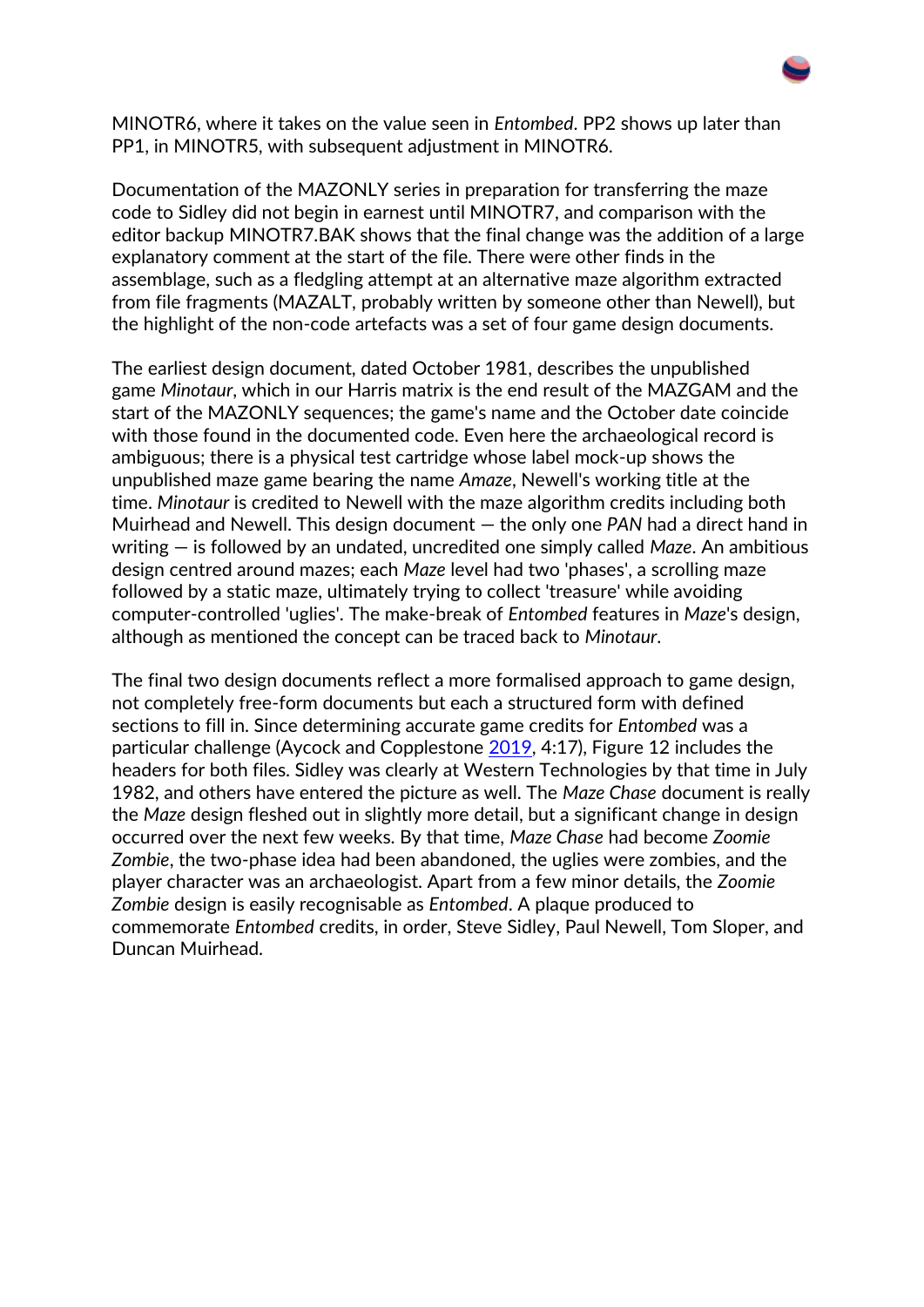```
MAZE CHASE
7 - 13 - 82Draft #1
Original Concept by: Jeff Corsiglia/PaulNewell
Designer: Tom Sloper
Programmer: Steve Sidiey
Draft Writer: Camden Benares
Copyright 1982 by Western Technologies, Inc. & Smith Engineering
ZOOMIE ZOMBIE (Formerly called MAZE CHASE)
8 - 3 - 82Draft #5
File Name: MAZE.005
Original Concept by: Jeff Corsislia/PaulNewell
Designer: Tom Sloper
Proprammer! Steve Sidley
Draft Writer: Camden Benares
Commright 1982 by Western Technologies, Inc. & Smith Engineering
```
Figure 12: Credits from design documents

### 5. Discussion

This article expands the boundaries of archaeogaming  $-$  it is touching upon autoethnography because one of the main figures behind the game, who produced and curated the artefacts we examined, is a co-author. Autoethnography is a reflexive form of qualitative research where the author describes and analyses personal experiences to understand their broader cultural context (Ellis *et al*. [2010\)](https://intarch.ac.uk/journal/issue59/3/index.html#biblio). It has seen occasional use in recent archaeogaming work, such as Smith Nicholls' [\(2021\)](https://intarch.ac.uk/journal/issue59/3/index.html#biblio) examination of mapping video games, and Graham's [\(2020\)](https://intarch.ac.uk/journal/issue59/3/index.html#biblio) expedition into *Minecraft* used as a vehicle to explore ethics. Incorporating this approach into archaeogaming highlights some of the issues in archaeologies of the contemporary, ethnoarchaeology, and anthropology more broadly, including: How do we include living people in research? What are the benefits and limitations of working with informed informants? How do we account for bias and the curation and censoring of technological knowledge? How do we validate and legitimise voices or scholarship? Who owns not just the artefacts we study but the information and interpretations we generate? Some of these we have already addressed through our research methodology, and in this section we consider the remainder.

Co-authorship is a traditional means of inclusion within academic publication, a pattern we both follow and challenge here. Gottlieb [\(1995\)](https://intarch.ac.uk/journal/issue59/3/index.html#biblio) discusses the challenges and trials of anthropological writing; these include how the voices of informants/participants, assistants, and even spouses are merged into a singular academic one through the use of the impersonal first-person plural, and how individual contributions and analytical or interpretative disagreements are rarely well represented in co-authored works. Graber [\(2010\)](https://intarch.ac.uk/journal/issue59/3/index.html#biblio) reflects upon the practice of including 'personal communications' as one example of the uncertainties anthropologists (and specifically graduate students) face as they navigate academic professionalisation and challenge conceptualisations of ownership of ideas and discourses while 'necessarily excluding other ways of thinking about intellectual origin and attribution'. While we have merged our voices in this article, we also wanted to ensure that Newell's voice, perspective, and contributions are presented clearly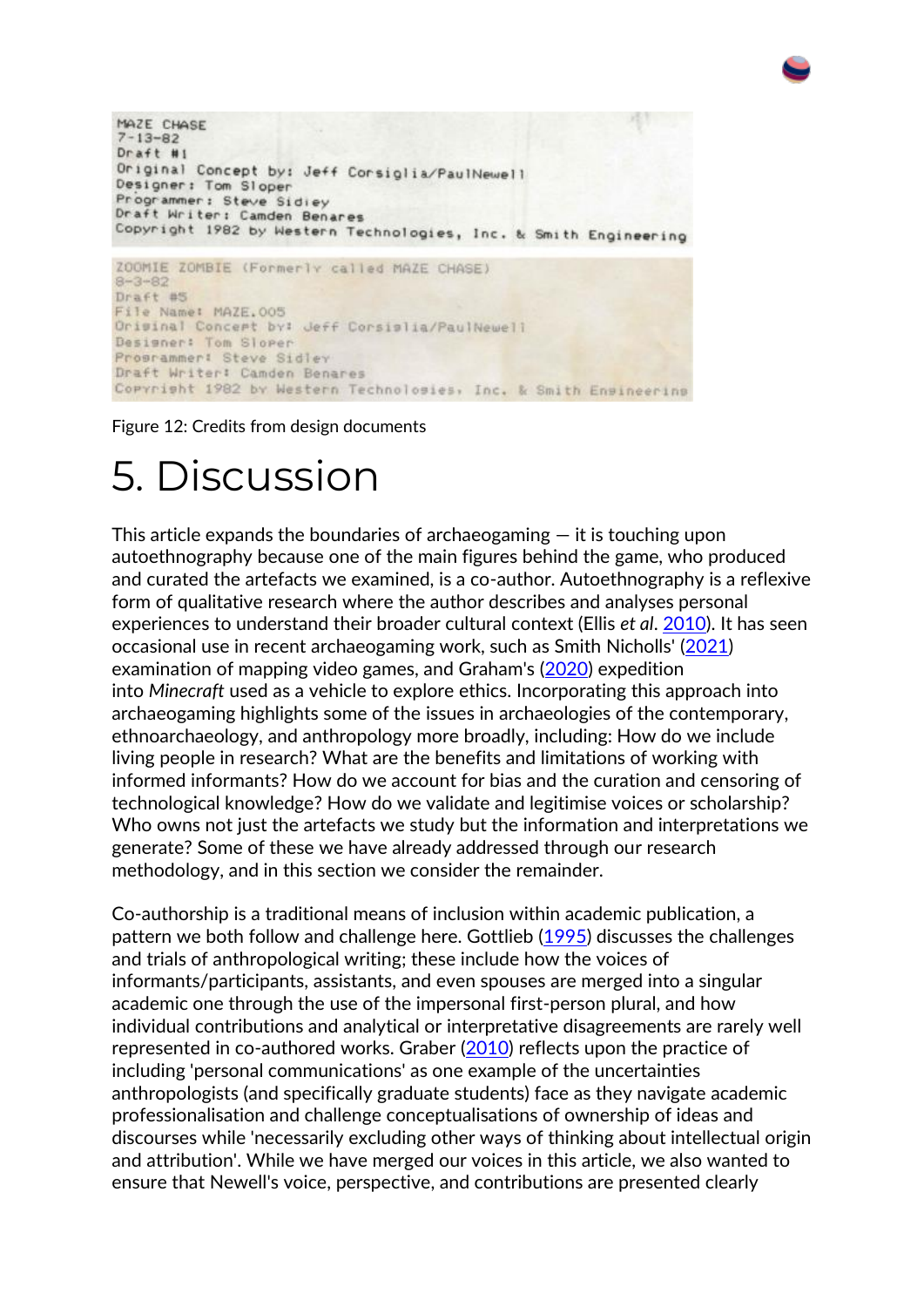throughout. This led to our decision, after some debate, to use *PAN* for his recollections or 'personal communications'.

Kumar [\(2018\)](https://intarch.ac.uk/journal/issue59/3/index.html#biblio) concludes that while steps have been taken to formalise co-authorship, largely via Codes of Conduct and in instructions for authors, the underlying ethical challenges of what co-authorship represents, what value it brings to publication integrity, what it means to the participating authors versus other forms of acknowledging contribution, remain. As demonstrated throughout, having Newell as a formal co-author and an active participant in shaping the research and writing process has been valuable in terms of addressing outstanding questions about *Entombed*, but also became an outlet for Newell to engage in a meaningful way and process and reflect upon his role in shaping *Entombed*. There is precedent: Lee *et al*. [\(2019\)](https://intarch.ac.uk/journal/issue59/3/index.html#biblio) is an example of inclusion of a research informant as a co-author intentionally to highlight the colonial and exclusionary practices of archaeology and palaeoanthropology in Africa, while arguing for the inclusion of Indigenous/local ontologies and epistemologies in all aspects of research taking place in and about their homelands. Mickel [\(2021\)](https://intarch.ac.uk/journal/issue59/3/index.html#biblio) expands upon these critiques and challenges in acknowledgement and recognition of labour in archaeology, illustrating the expertise and 'nuanced' knowledge about archaeology and the past that 'unskilled', local community members hired to excavate sites have. Throughout our work, Aycock and Biittner have included Newell intentionally and holistically, and we have centred his labour in two ways. First, in the form of his work and contributions to *Entombed* (Newell as programmer, Newell as interlocutor); second, in the narrative we have produced here (Newell as research collaborator, Newell as co-author).

However, in our efforts to foreground Newell and his work, it would be remiss of us to overlook the fact that the other two co-authors will necessarily bring their own biases to the work. The interdisciplinary perspectives, with Aycock from computer science and Biittner from anthropology and archaeology, add immense value in that they give us the ability to understand digital artefacts and frame them in the context of human activity. Yet while we have strived to maintain objectivity *relative* to the inherently subjective recollections Newell provided, by cross-checking technical analyses and clearly denoting the distinction with '*PAN*', ultimately there are limitations. Even technical analyses involve interpretation and, for example, the alternative theories surrounding the missing versions of the maze code led to a difference of opinion that was resolute enough to be noted above.

Although questions relating to co-authorship and acknowledgement are not new to anthropology, ethnography, archaeology, or any field involving living humans or participatory-based research, they do pose specific, unique challenges in the archaeogaming context. This is because with digital games we have not just the context of production/implementation, which is our focus, but also the context of use (e.g., gameplay and community building in gaming communities) and the context of how users/players are active participants in creating histories of game development, design, and implementation. Admittedly this research is somewhat unique in that we have a research collaborator who is the original programmer, who is also the individual who curated the archaeological record that we are analysing, and can provide insights into the curatorial process. As rare as this situation might be, it

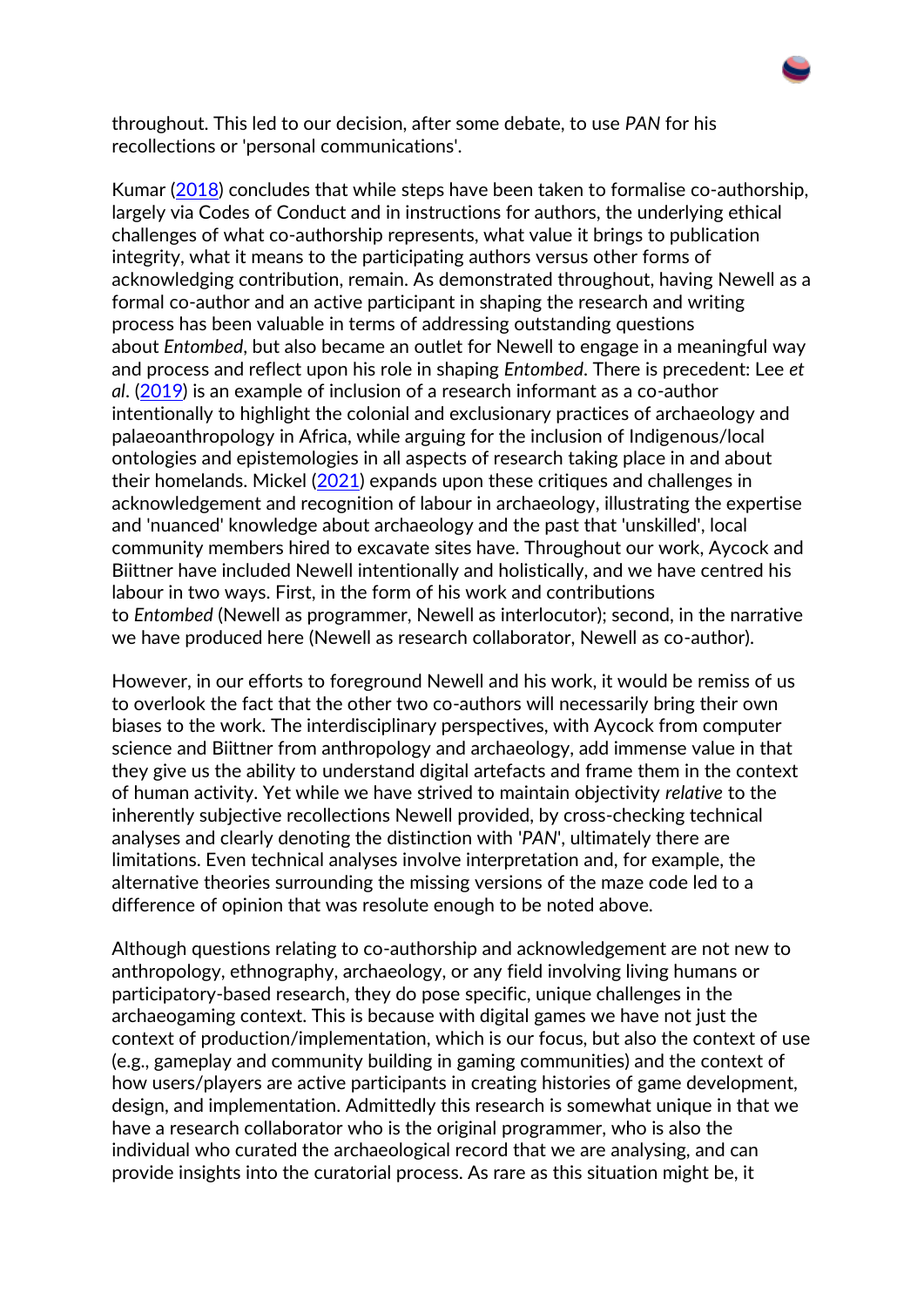results in a situation that is familiar to any researcher engaged in ethnography, that of change over time. As Margaret Mead [\(2001\)](https://intarch.ac.uk/journal/issue59/3/index.html#biblio) reflects upon in subsequent prologues to her famous 1928 book *Coming of Age in Samoa*, both the anthropologist and their informants/participants change over time — how we understand the world and ourselves in our youth is unlikely to remain the same as we mature and age. Further, our recollections of events in our past become obfuscated, not only through the process of ageing that includes memory decay/loss, but also because we are able to recontextualise and to reflect upon ourselves and the change(s) we've experienced, which is the key to autoethnography.

One of the other issues that arose out of Aycock and Copplestone's [\(2019\)](https://intarch.ac.uk/journal/issue59/3/index.html#biblio) work was highlighting the conflict that can arise when researchers publish interpretations that are inconsistent with those of the community members. The inadvertent crowdsourcing of *Entombed*'s 'mystery table' origins led to many an alternate theory making its way into Aycock's mailbox, an unexpected windfall that, had it been anticipated, might have been managed more effectively and deliberately. Supernant and Warrick [\(2014\)](https://intarch.ac.uk/journal/issue59/3/index.html#biblio) discuss how collaborative archaeology can cause harm when resulting interpretations of the past promote the rights of one/some indigenous communities over others. One thing we must therefore consider explicitly when we approach analyses and interpretations of digital artefacts is the role of amateur enthusiasts in game history and narratives. Judge *et al*. [\(2020\)](https://intarch.ac.uk/journal/issue59/3/index.html#biblio) discuss how the Western folk theory of artefact creation, which includes lay conceptions of art/craft and industrial production, influences the interpretation and evaluation of artefacts and their makers. We are fortunate in this case that our expert and autoethnographer, Newell, along with his artefacts, gave us unique insight that allowed us to settle the debate about the mysteries of the maze algorithm.

Our assemblage of *Entombed* materials is curated in that the artefacts we analysed were those that Newell had kept and stored. What is curated illustrates not just the individual choices of the curator, such as what he wanted to keep and could keep, considering factors such as storage space. It also illustrates what can and will be preserved, like the written label in Figure 8 fading over time, and also the larger cultural context: the process of saving files, versions, and determining what hard copies should be kept reflects broader practices in the software development community. For his part, *PAN* kept what records he felt were necessary to continue working on the maze and, by contrast, he recalls disposing of *Towering Inferno* material because it was a published game. Upon conclusion of this project, the assemblage is planned to be sent to the [National Videogame Museum](http://nvmusa.org/) in Texas.

It is clear that Newell's work on *Entombed* was early enough in the history of video games that we have a fairly isolated community of designers/developers/programmers; even three years later, there were other trends in video game design, development, and implementation that had taken hold. This means that as Newell was working, he, and other people within the video game development community more broadly, were figuring out the limitations of what could be done and were constantly testing those tangible and intangible boundaries. The platform constraints of the time imposed an 'economy of code' à la archaeology's economy of effort, and we would argue that this is reflected in the simple yet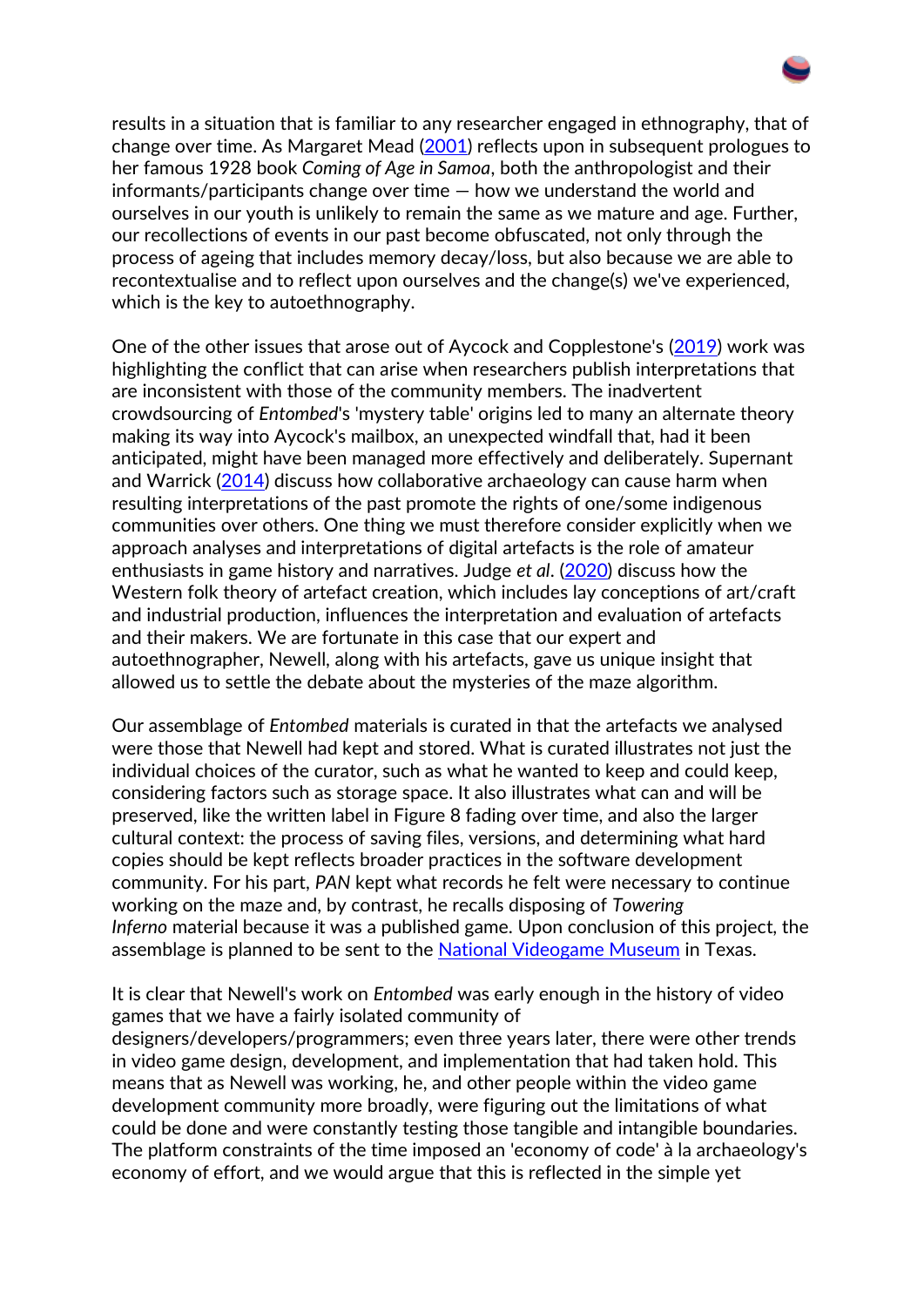effective Muirhead-Newell algorithm. As the years went on, changes to other parts of the technological system (e.g., hardware), removed many of the constraints forcing conservatism.

However, we also have to consider other constraints that impact technological organisation of early game implementation. Access to tools and knowledge was limited, specialist, and largely untrained (or informally trained) at this time. Video game programming was not something formally taught by experts to novices, and at times knowledge transfer was indirect, and accomplished by reverse engineering others' games. *PAN* learned on the job and notes that there was a lot of hindsight involved; this is why seeing different versions and even backups is so useful, because we can track not just changes to the game(s) but the process of the maker learning as it occurred. This is not to say that the work being done was by amateurs, but rather of innovative professionals who were applying skills, knowledge, and experience to contribute to the development of an emerging technology.

## 6. Conclusion

While we have been able to shed light on *Entombed*'s maze algorithm, its backstory, and the development leading up to it, in many ways the larger contribution we are making here is one of process. This study demonstrates the utility of having professionals in several fields working together to address a large number of digital and digital-derived artefacts. Our 487 artefacts pale in comparison with the massive amount of digital heritage that is constantly being generated, of course, yet it still serves as a starting point towards developing processes and procedures. We were fortunate in that Newell's 8-inch floppy disks were readable and that we were able to coax more from them than a cursory examination of the disk directory revealed, but in the long term such feats with old media will become more of a challenge, and archaeology can provide some insight as to how the computing historical record can be approached as we lose this ability. Our work also reinforces some of the basic principles we know about the archaeological record — that it is fragmentary and incomplete no matter the time and/or place we work in.

Working collaboratively on this research with a first-hand participant in the events has been a unique opportunity; Newell has contributed far more than recollections and oral history. Here, we hope that the process we have undertaken to include him and his voice while maintaining objectivity will act as an example for future work. There are doubtless other programmers and designers from this era with these kinds of archives and paper trails; those records would allow other 'deep dives' like this to be undertaken. Organisations such as the **Internet Archive**, the Strong National [Museum of Play,](https://www.museumofplay.org/) and the [National Videogame Museum](http://nvmusa.org/) have been trying to archive what is available from game programmers, designers, and companies — and what archaeology tells us is that these first-hand sources must be used before they are lost.

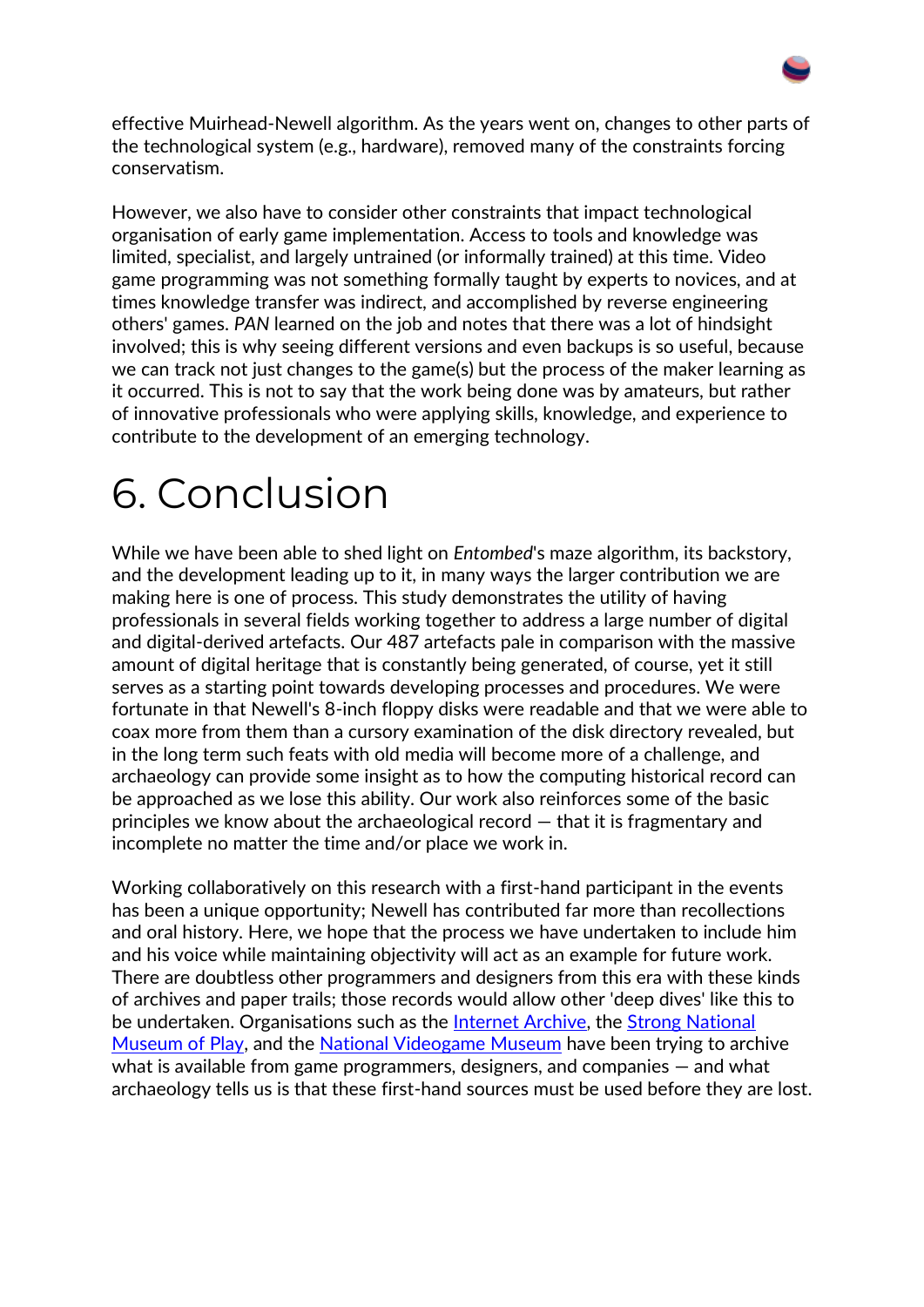## Acknowledgements

We would like to thank Marlin Eller for access to his notes, and John Hardie, Sean Kelly and Joe Santulli — now running the National Videogame Museum in Frisco, Texas — who dumped the saved EPROMs in May 2003. This article is dedicated to Duncan Muirhead.

The work of the second and third authors is supported by the Government of Canada's [New Frontiers in Research Fund](https://www.sshrc-crsh.gc.ca/funding-financement/nfrf-fnfr/index-eng.aspx) (NFRFE-2020-00880).

## Appendix 1: Maze Algorithm Example

We illustrate the Muirhead-Newell algorithm by first showing the generation of three consecutive bits, and we have selected the maze context such that all three of the algorithm's rules are applied in this sequence.

In the first step, none of the computed B-KIN or D-KIN values are 0 (the base values are highlighted in bold in the calculations), and neither the sum of  $B-KIN_0+D-KIN_0$  nor  $B-KIN_1+D-KIN_1$  is greater than 4; therefore, Rule 1 and Rule 2 cannot apply. However, the CBLOCK bits are all the same, and Rule 3 applies: because the CBLOCK bits are all 0, the generated bit *X* is a 1.



Figure 1: Step 1

For the second step, the computed B-KIN<sub>0</sub> value is 0, thus the generated bit *X* is again a 1 and the algorithm does not proceed any further. Though not taken into account, Rule 2 would not apply because the sums of B-KIN<sub>0</sub>+D-KIN<sub>0</sub> and B-KIN<sub>1</sub>+D-KIN<sub>1</sub> are too small, and Rule 3 would not be used as the CBLOCK bits do not all have the same value.

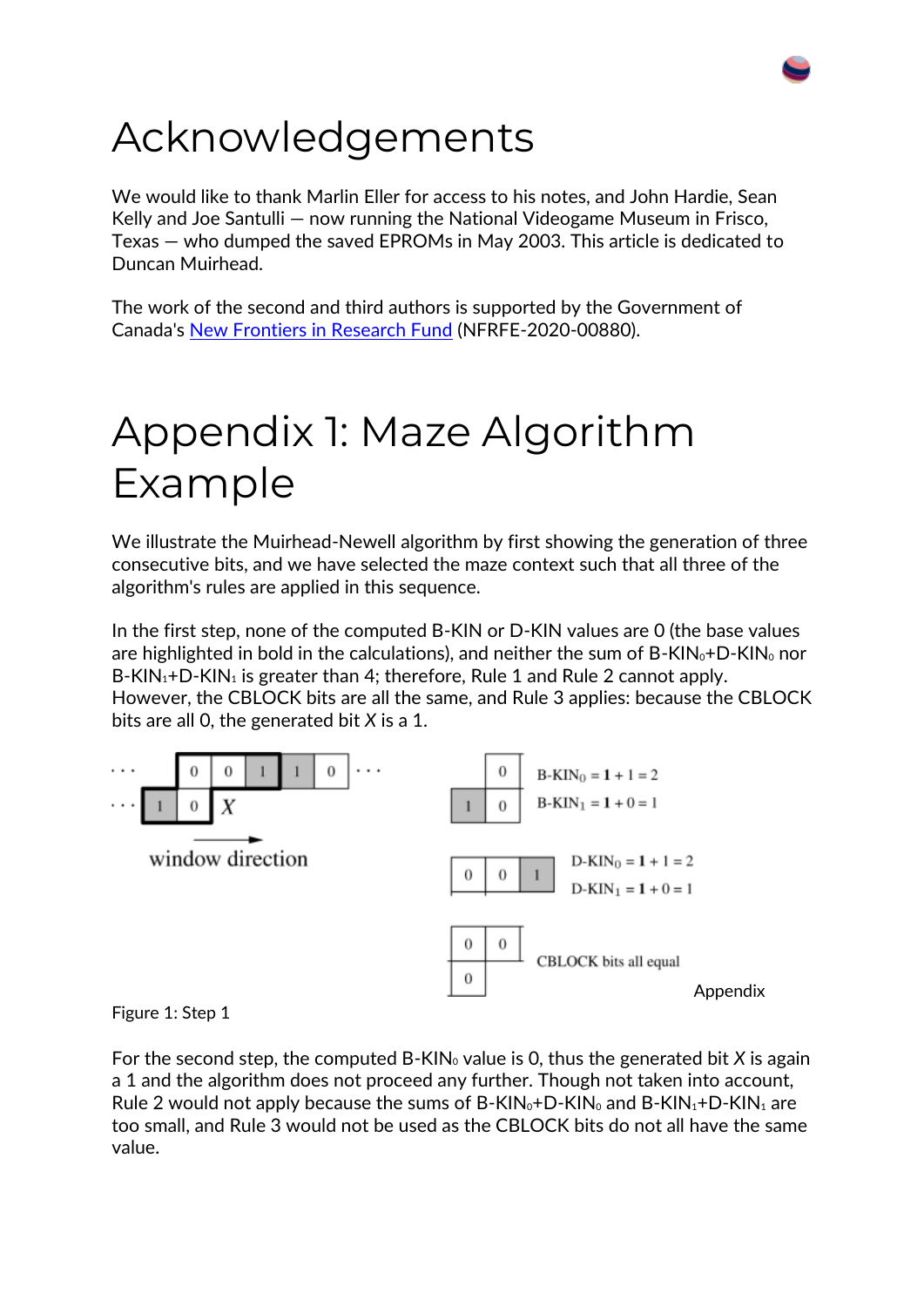



The third step has no computed B-KIN or D-KIN values equal to 0, and Rule 1 does not apply. However,  $B-KIN_1+D-KIN_1$  is greater than 4, so Rule 2 takes precedence and the generated bit is 0. Had the algorithm gone further, the CBLOCK bits are all 1, and Rule 3 would also set *X* to 0.



Figure 3: Step 3

Finally, we show a case where none of the three rules applies, and a random bit is generated. No B-KIN or D-KIN values are 0 (Rule 1), no B-KIN or D-KIN sums exceed 4 (Rule 2), and the CBLOCK bits differ (Rule 3).

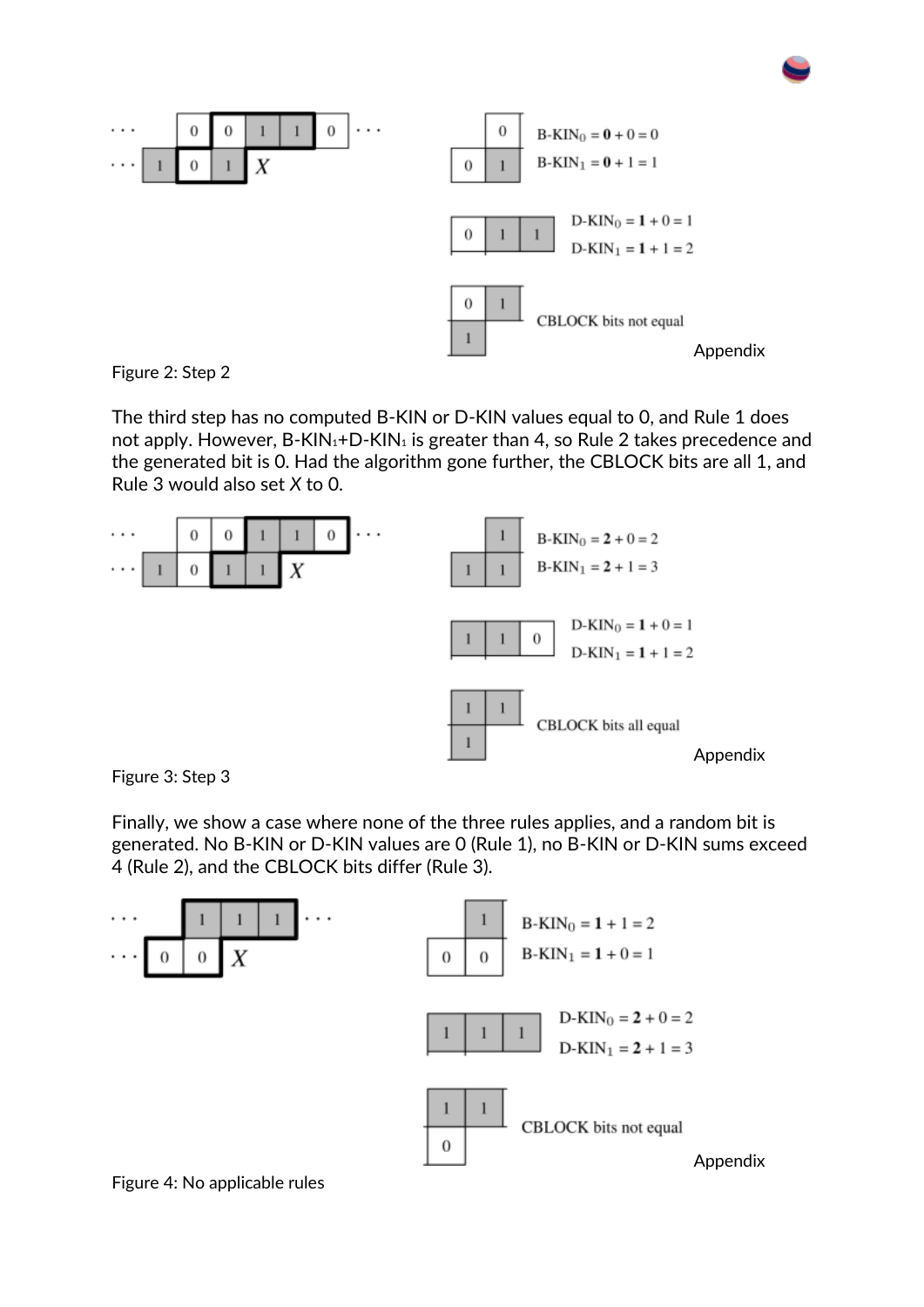# Bibliography

Aycock, J. 2016 18 Oct 'Interview with Steven Boykey Sidley Re: *Entombed*'. <https://doi.org/10.11575/PRISM/30292>

Aycock, J. and Copplestone, T. 2019 'Entombed: an archaeological examination of an Atari 2600 game', *The Art, Science, and Engineering of Programming* **3**(2), Article 4. <https://doi.org/10.22152/programming-journal.org/2019/3/4>

Baraniuk, C. 2019 22 Sep 'The mysterious origins of an uncrackable video game'. [https://www.bbc.com/future/article/20190919-the-maze-puzzle-hidden](https://www.bbc.com/future/article/20190919-the-maze-puzzle-hidden-within-an-early-video-game)[within-an-early-video-game](https://www.bbc.com/future/article/20190919-the-maze-puzzle-hidden-within-an-early-video-game) [Last accessed: 23 Dec 2021]

Barron, A. and Parkin, S. 2021 22 Jan 'Unearthing Entombed | The New Yorker Radio Hour' [https://www.wnycstudios.org/podcasts/tnyradiohour/segments/unearthing](https://www.wnycstudios.org/podcasts/tnyradiohour/segments/unearthing-entombed)[entombed](https://www.wnycstudios.org/podcasts/tnyradiohour/segments/unearthing-entombed) [Last accessed: 23 December 2021]

Beveridge, C. 2019 27 Sep 'If you'll indulge me again, a thread. There was a piece on the BBC the other day about an Atari 2600 video game, Entombed…' [Twitter thread] <https://twitter.com/icecolbeveridge/status/1177608380829044742> [Last accessed: 23 December 2021]

Brüning, A. nd. 'Kshade - overview', <https://github.com/kshade> [Last accessed: 23 December 2021]

Buck, J. and Carter, J. 2015 *Mazes for Programmers: Code Your Own Twisty Little Passages*, Dallas, Texas: The Pragmatic Bookshelf.

colinbeveridge 2019 23 Sep 'A mysterious maze algorithm'. [Reddit post to *R/Math*] [https://www.reddit.com/r/math/comments/d8bgbu/a\\_mysterious\\_maze\\_](https://www.reddit.com/r/math/comments/d8bgbu/a_mysterious_maze_algorithm/) [algorithm/](https://www.reddit.com/r/math/comments/d8bgbu/a_mysterious_maze_algorithm/) [Last accessed: 23 December 2021]

Ellis, C., Adams, T.E. and Bochner, A.P. 2010 'Autoethnography: an overview', *Forum Qualitative Sozialforschung* **12**(1), Article 10. <https://doi.org/10.17169/fqs-12.1.1589>

Flick, C., Dennis, L.M. and Reinhard, A. 2017 'Exploring simulated game worlds: ethics in the No Man's Sky archaeological survey', *The ORBIT Journal* **1**(2), 1– 13. <https://doi.org/10.29297/orbit.v1i2.46>

Gottlieb, A. 1995 'Beyond the lonely anthropologist: collaboration in research and writing', *American Anthropologist* **97**(1), 21- 26. <https://doi.org/10.1525/aa.1995.97.1.02a00050>

Graber, K. 2010 'Personal communication, 2006: authorship and ownership in anthropology', *Michigan Discussions in Anthropology* **18**, 174-208.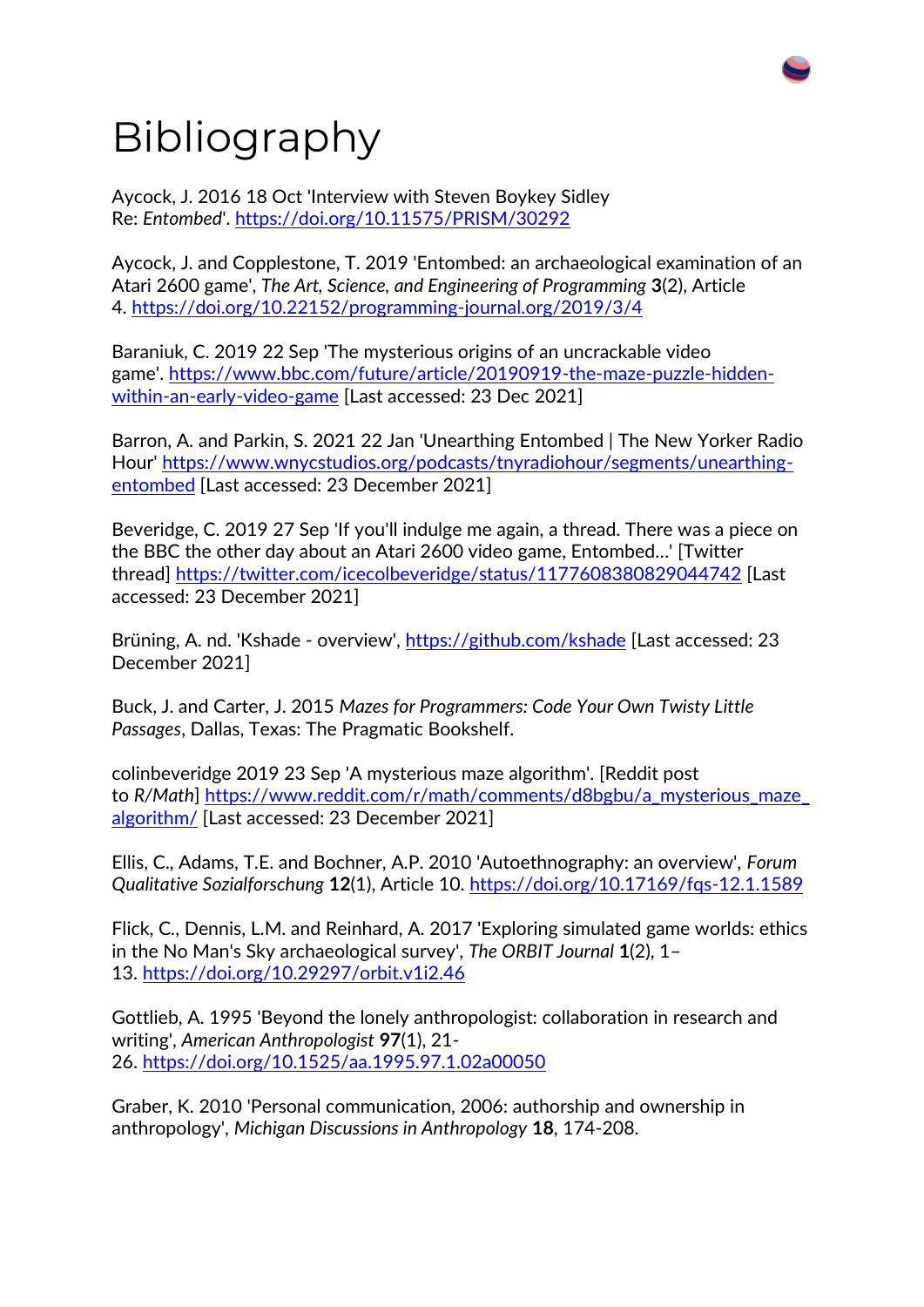

Graham, S, 2020 'An approach to the ethics of archaeogaming', *Internet Archaeology* **55**. <https://doi.org/10.11141/ia.55.2>

Huhtamo, E. and Parikka, J. 2011 'Introduction: an archaeology of media archaeology', in E. Huhtamo and J. Parikka (eds) *Media Archaeology: Approaches, Applications, and Implications*, Berkeley, University of California Press. 1– 21. <https://doi.org/10.1525/9780520948518>

Judge, M., Fernando, J.W., Paladino, A., and Kashima, Y. 2020 'Folk theories of artifact creation: how intuitions about human labor influence the value of artifacts', *Personality and Social Psychology Review* **24**(3), 195- 211. <https://doi.org/10.1177/1088868320905763>

Kumar, S. 2018 'Ethical concerns in the rise of co-authorship and its role as a proxy of research collaborations', *Publications* **6**, 37- 45. <https://doi.org/10.3390/publications6030037>

Lee, Patrick, Koromo, Samson, Mercader, Julio and Mather, Charles, 2019. 'Scientific facts and oral traditions in Oldupai Gorge, Tanzania: symmetrically analysing palaeoanthropological and Maasai black boxes', *Social Science Information* **58**(1), 57- 83. <https://doi.org/10.1177/0539018419830333>

'List of Unsolved Problems in Computer Science' nd. *Wikipedia* [https://en.wikipedia.org/w/index.php?title=List\\_of\\_unsolved\\_problems](https://en.wikipedia.org/w/index.php?title=List_of_unsolved_problems_in_computer_science&oldid=1020697693) in\_computer\_science&oldid=1020697693 [Last accessed: 30 April 2021]

Mächler, L. and Naccache, D. 2021 'Explaining the Entombed algorithm', *3rd IEEE Conference on Games*, <https://doi.org/10.1109/CoG52621.2021.9619150>

Marshall, Y. 2002 'What is community archaeology?', *World Archaeology* **34**(2), 211– 19. <https://doi.org/10.1080/0043824022000007062>

Mead, M. 2001 *Coming of Age in Samoa*, Perennial Classics, HarperCollins Publishers.

Meyers Emery, K. and Reinhard, A. 2015 'Trading shovels for controllers: a brief exploration of the portrayal of archaeology in video games', *Public Archaeology* **14**(2), 137–49. <https://doi.org/10.1080/14655187.2015.1112693>

Mickel, A. 2021 *Why Those Who Shovel Are Silent: A History of Local Knowledge and Labor*, Louisville, CO: University of Colorado Press. <https://doi.org/10.5876/9781646421152>

Politopoulos, A., Ariese, C., Boom, K. and Mol, A. 2019 'Romans and rollercoasters: scholarship in the digital playground', *Journal of Computer Applications in Archaeology* **2**(1), 163–75. <https://doi.org/10.5334/jcaa.35>

Price, T.D. and Knudson, K.J. 2018 *Principles of Archaeology*, 2nd edition, London: Thames & Hudson.